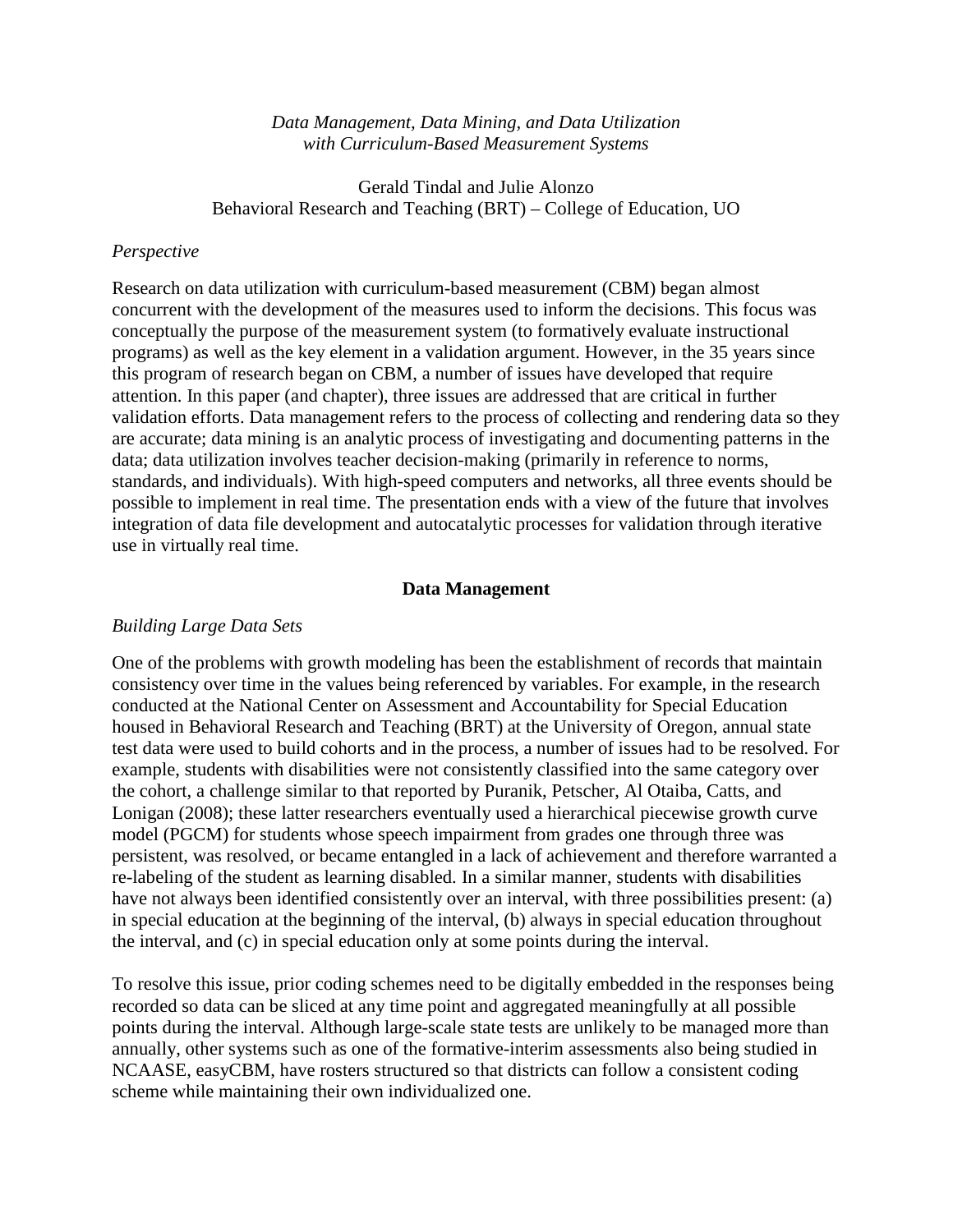# *Traversing Institutional Boundaries While Maintaining Security*

A critical issue in any large data set is the establishment of security and access in transfer and storage. The most significant issue is moving a file from a state department to a server with multiple access to researchers, all of whom are working with different software to render and analyze the data. For big data development, information needs to be fluidly transferred so that access is available quickly and efficiently for a number of researchers at different locations. As the following diagram illustrates, a complex network of servers and software packages was created for the NCAASE researchers as part of the prerequisite early development work required for data analysis to proceed (see [http://ncaase.com\)](http://ncaase.com/).

The protocols for use of this technology infrastructure are addressed in a Data Management Manual but the

actual components and functionality of this system are described below.

For the team of researchers, the center supports four VMware instances set up by the UO information



technology (IT) services and configured by the lead BRT technologist. Two instances provide data processing software and capacity to support educational scientists who are analyzing student test data. The virtualized nature of these machines allows resources to be allocated in a just-in-time strategy offering efficient utilization. An additional two servers deploy in-house built web applications that serve smaller populations. These machines are also managed for resource efficiency, security, and uptime.

- NCAASE and BRT have a collection of physical servers primarily used for backup and consisting of a combined total of 16 spindles and 22TB native storage. These machines currently hold around 9TB of actual data including video of best teaching practices, presentations, and student assessment performance. Additionally weekly .sql.gz archives from the two easyCBM systems (see below) and an offsite backup of the primary BRT file server is housed on these machines.
- NCAASE and BRT have a fileserver for the workgroup, consisting of 6 total spindles and configured for disk redundancy. In addition to the automated offsite HEDCO server room backup, complete copies are written to magnetic disk and housed offsite and offline quarterly. University of Oregon campus physical services modified a closet for secure storage and computer-specific power and cooling to support this server. There are just over 5TB of files on this device.
- Data collection includes a link to a well-visited website: [http://easycbm.com](http://easycbm.com/) that supports the easyCBM Lite application. There are approximately 250,000 teacher accounts located across the US with limited additional international accounts, and on any given weekday, around 500 new users sign-up to administer student tests (each "test" results in the neighborhood of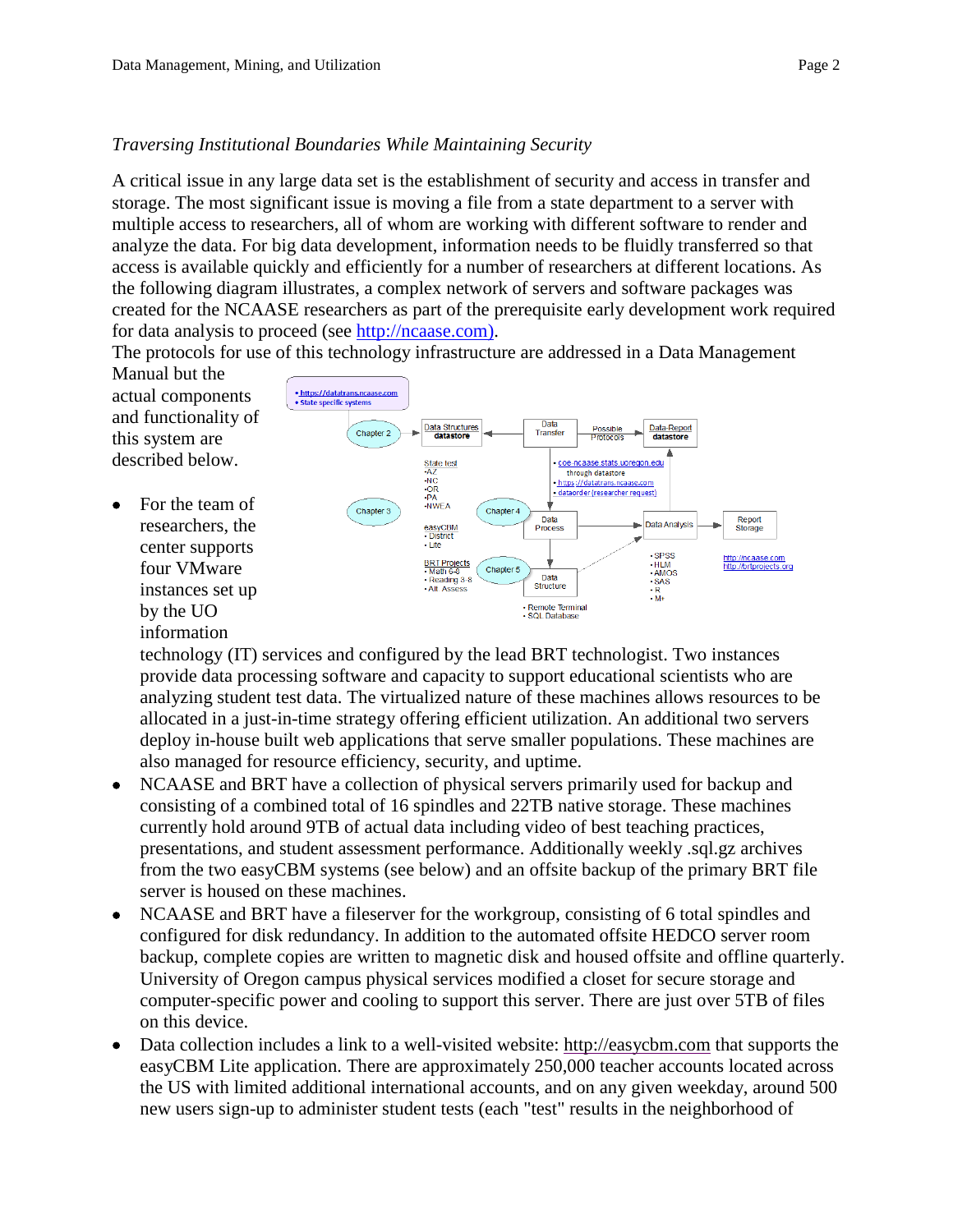approximately 250 requests sent back and forth from the user to the server). This system is currently served off a dedicated machine at a commercial provider (Rackspace) with support that includes: (a) an operating system managed for security and minor software revisions, (b) managed backup and file recovery, (c) five-minute interval application monitoring with NOC response. The monitoring probe is designed to test the entire LAMP stack.

• NCAASE and BRT have established accounts with commercial providers Linode and Amazon AWS for 'as needed' temporary cloud computing instances. This system allows experimental coding (a common location not connected to the primary architecture) and evaluation and testing of new software. The center and BRT also support one long-standing VPS with Linode for collection of resource monitoring data from the other computing systems. Additional UP/DOWN monitoring and notification is provided by the commercial provider pingdom.

# *Cleaning Data*

Rather than import data directly into statistical software, it often is optimal to check values for errors using structured query language (SQL). This programming language provides fast and intuitive syntax for both structuring the queries in determining values as well as recoding values for eventual use in analysis. In the example below, an initial query of several hundred thousand records revealed the following problems with student gender.

|                                     | Count  | Values  |
|-------------------------------------|--------|---------|
| SELECT COUNT(*) AS `Rows`, `gender` | 4,381  |         |
| FROM `all_measures_1112_gr1r_WIDE`  |        |         |
| GROUP BY `gender`                   | 11,803 |         |
| ORDER BY `gender`                   |        | femaile |
| LIMIT $0, 30$                       | 1,205  | Female  |
|                                     | 12,717 | M       |
|                                     | 1,201  | Male    |
|                                     |        |         |

Using Excel and a series of formulae, these inconsistencies can be resolved in a very efficient manner by placing the initial values in column A, the new recode values in column B, the following formula in column C (which is then filled down).

="UPDATE all\_measures\_1112\_gr3rev SET gender\_recode = "" & B2 & "' WHERE gender = "" & A2 & "';"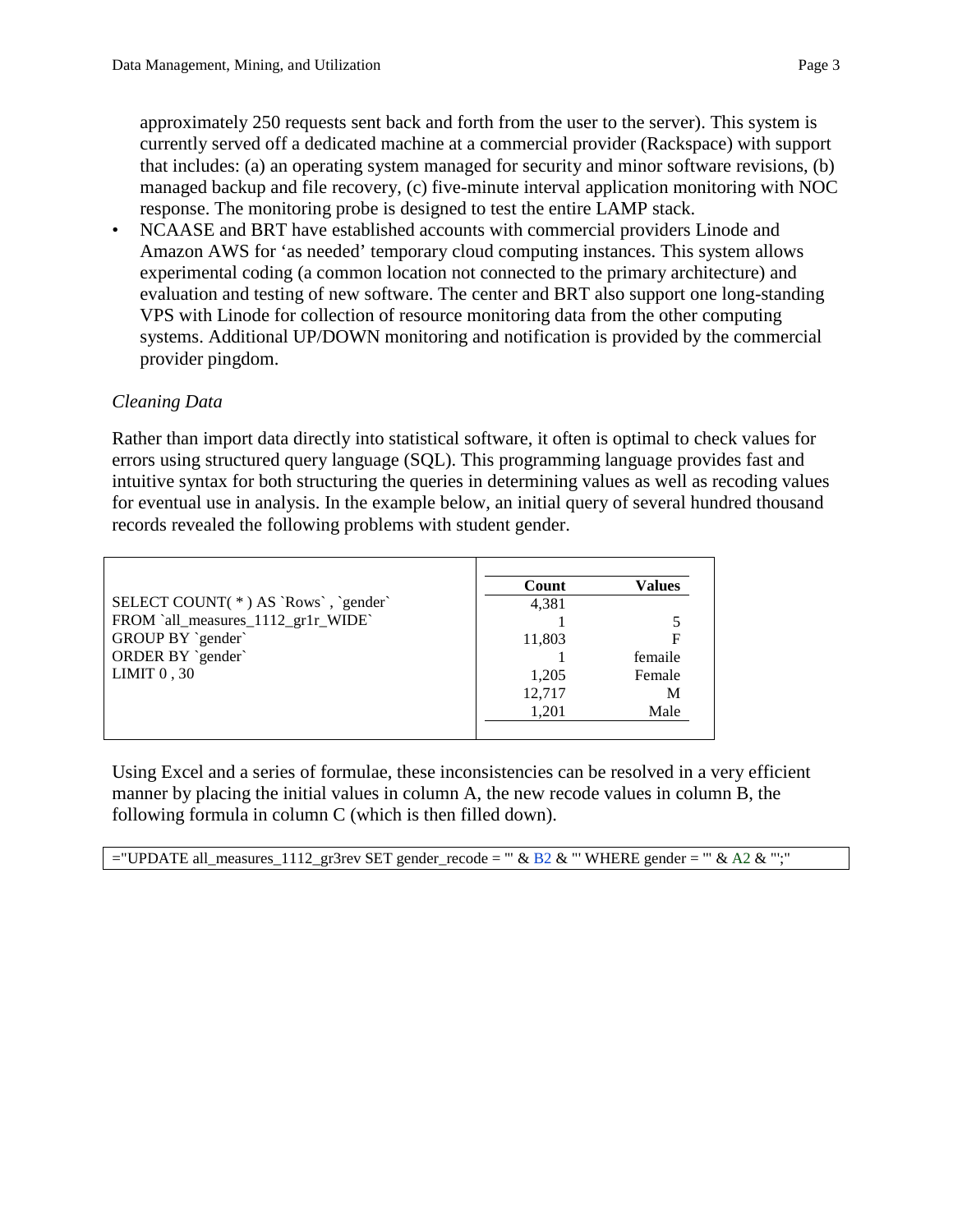| <b>FR</b> | <b>TO</b> | <b>SOL</b> Statement                                                              |
|-----------|-----------|-----------------------------------------------------------------------------------|
|           |           | UPDATE all_measures_1112_gr5rev SET gender_recode = "WHERE gender = ";            |
| 5         |           | UPDATE all_measures_ $1112$ _gr5rev SET gender_recode = "WHERE gender = '5';      |
| F         | Female    | UPDATE all_measures_1112_gr5rev SET gender_recode = 'Female' WHERE gender = 'F';  |
| femaile   |           | UPDATE all_measures_1112_gr5rev SET gender_recode = 'Female' WHERE gender =       |
|           | Female    | 'femaile':                                                                        |
| Female    |           | UPDATE all_measures_1112_gr5rev SET gender_recode = 'Female' WHERE gender =       |
|           | Female    | 'Female':                                                                         |
| M         | Male      | UPDATE all_measures_1112_gr5rev SET gender_recode = 'Male' WHERE gender = 'M';    |
| Male      | Male      | UPDATE all_measures_1112_gr5rev SET gender_recode = 'Male' WHERE gender = 'Male'; |

The result is a clean recode of gender in a matter of minutes.

| <b>Rows</b> | Gender |  |
|-------------|--------|--|
| 4,382       |        |  |
| 13,009      | Female |  |
| 13,918      | Male   |  |

The efficiency of this process can be best appreciated when the number of possible values becomes excessive, as was the case in a data file with the variable *ethnicity*.

| $1-10$ , 20, 30,      | American           | Black/African   | <b>MR</b>             | Non-Hispanic   |
|-----------------------|--------------------|-----------------|-----------------------|----------------|
| 40,99, 639            | Indian/Alaska      | AmericanWhite   | MU                    | Non-US Native  |
| A                     | <b>NativeWhite</b> | Caucasian or    | Multi                 | American       |
| A - Asian             | AmerIndian/Al      | White           | Multi Race -          | Not Hispanic / |
| A-Asian               | askan Native       | D, E, H, H -    | Two or More           | Latino         |
| African               | Amr                | Hispanic/Latino | Races                 | Not Specified  |
| American              | Indian/Alska       | H-Hispanic      | Multi-Racial          | <b>NULL</b>    |
| Amer                  | Nat                | Hawaiian/Pacifi | Multiple              | O, P           |
| Indian/Alaska         | AS                 | c Islander      | <b>Multiple Races</b> | P-Nat          |
| Native                | Asian              | HI              | Multiracial           | Hawaiian/Pac   |
| <b>AMER.INDIA</b>     | Asian or Pacific   | Hisp            | N                     | Islander       |
| N/ALASKA              | Isl                | Hispanic        | Nat American          | PI             |
| <b>NATIVE</b>         | AsianWhite         | Hispanic - Any  | Native                | T              |
| American              | $B, B -$           | Race            | Alaskan/Ameri         | Two or More    |
| Indian / Alaska       | Black/African      | Hispanic /      | can Indian            | Two or More    |
| Native                | American           | Latino          | Native                | Races          |
| American              | B-Black/Not        | Hispanic        | Hawaiian or           | Unknown        |
| Indian or             | Hispanic           | Ethnicity       | Other                 | W              |
| Alaska                | BL                 | Hispanic or     | Native                | W - White      |
| American              | <b>Black</b>       | Latino          | Hawaiian              | W-White        |
| Indian or             | <b>Black or</b>    | HP              | Pacific Islander      | WH             |
| Alaska Native         | African            | T               | Native                | White          |
| American              | American           | I-American      | Hawaiian/Other        | White or       |
| Indian or             | Black, non-        | Indian          | Pacific Islander      | Caucasian      |
| <b>Alaskan Native</b> | Hispanic           | IN              | Native                | White, non-    |
| American              | Black/African      | M               | Hawaiian/Pacifi       | Hispanic       |
| Indian/Alaska         | American           | M - Multiracial | c Islander            | Y              |
| Native                |                    | M-Multi Race    | N <sub>0</sub>        | Yes            |
|                       |                    |                 |                       |                |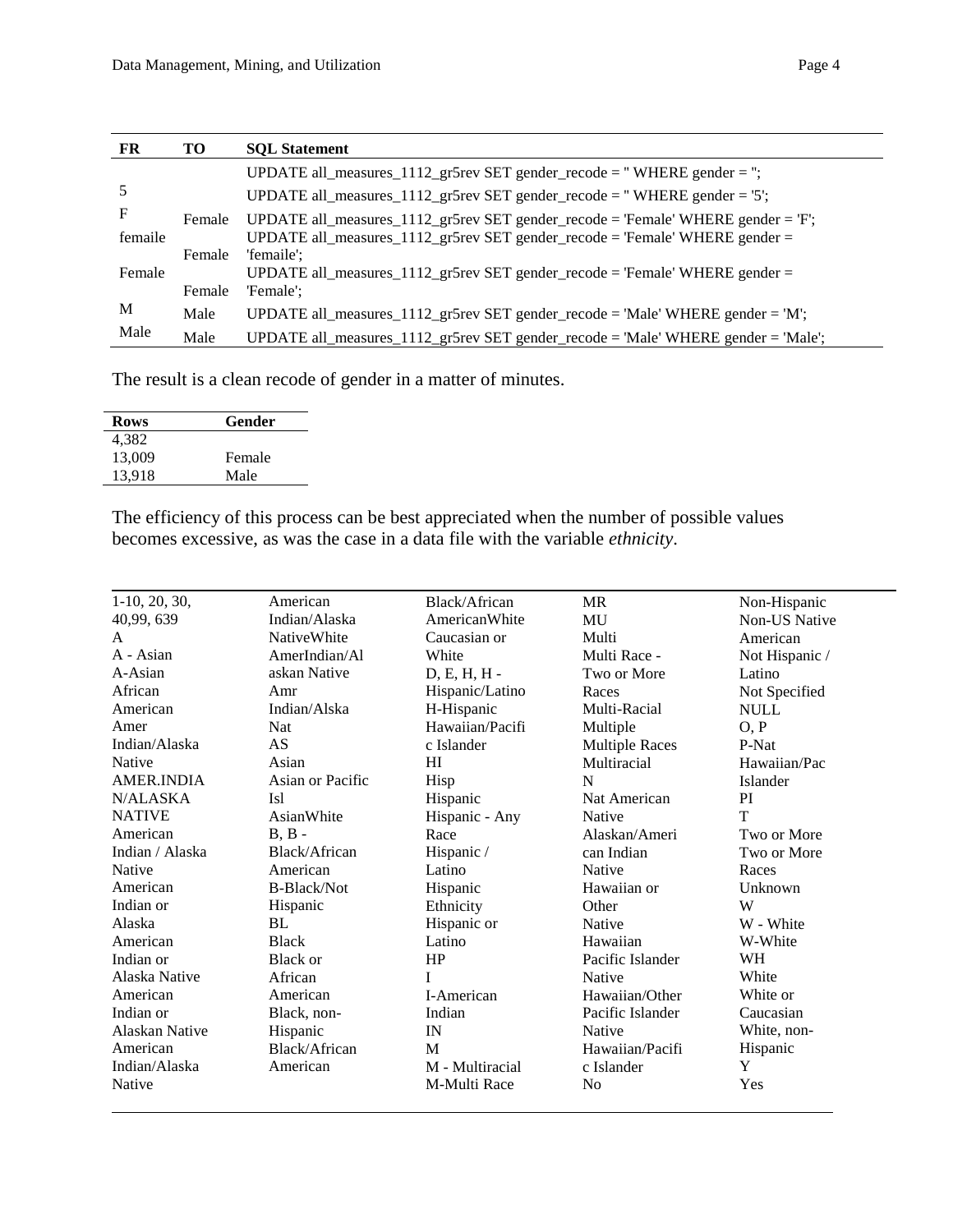| ethnicity_recode                          | <b>Rows</b> |
|-------------------------------------------|-------------|
|                                           | 13,880      |
| American Indian or Alaskan Native         | 321         |
| Asian                                     | 473         |
| <b>Black or African American</b>          | 1,054       |
| Hispanic or Latino                        | 4,077       |
| Multi                                     | 698         |
| Native Hawaiian or Other Pacific Islander | 39          |
| Not Hispanic                              | 1,615       |
| White                                     | 9,152       |

The last step in cleaning data involves values for various dependent variables. In SPSS, this can be done efficiently using the following syntax to document minimum and maximum score values for oral reading fluency.

DESCRIPTIVES VARIABLES=score1 score2 score3 score4 score5 score6 score7 score8 score9 score10 score11 score12 score13 score14 score15 score16 score17 score18 score19 score20 score21 score22 score23 score24 score25 score26 score27 score28 score29 score30 score31 score=32 score33 /STATISTICS=MEAN STDDEV MIN MAX.

For example, in a data file used in a later section of data mining, we discovered the following values for oral reading fluency: (a) grade 3 values of -6 in score 1, -108 in score 3, -84 in score 3, 11107 in score 7, 741 in score 10, (b) grade 4 values of 853 in score 5, (c) grade 5 values of -447 in score 6, and (d) grade 7 values of 708. Needless to say, none of these values were viable scores, and if their presence had not been detected during the data cleaning process, the integrity of further analysis would have been jeopardized.

# *Creating Individual Records and Files of Data Through SQL*

In building files with the easyCBM data, we began with files downloaded from the website with multiple records per student. Every record is flagged with district and student demographic fields: district, district\_studentid, internal\_student\_id, state, building\_name, student\_grade, gender, gender\_recode, disability, disability\_recode, ethnicity, ethnicity\_recode, ell, ell\_recode, district\_data\_1, district\_data\_2, district\_data\_3, district\_data\_4, district\_data\_5. In addition to these district and student demographic fields, a number of measurement fields appear for each student:

| used for                        | benchmark or progress monitoring |
|---------------------------------|----------------------------------|
| measure grade                   | 1 to 8                           |
| measure form                    | 1-13 or $1-17$                   |
| $score \dots \dots \dots \dots$ | integer                          |
| date_given                      | month/date/year                  |

### *Meaning in Missing Data*

Missing data may lead to qualifications in interpretations or generalizability, depending upon the reason for data to be missing. [Little and Rubin \(1987\)](#page-20-0) classify missing data into three types: (a) missing completely at random – MCAR (an unlikely condition and often difficult to verify), (b) missing at random – MAR (a condition that can easily occur and still allow analyses if all of the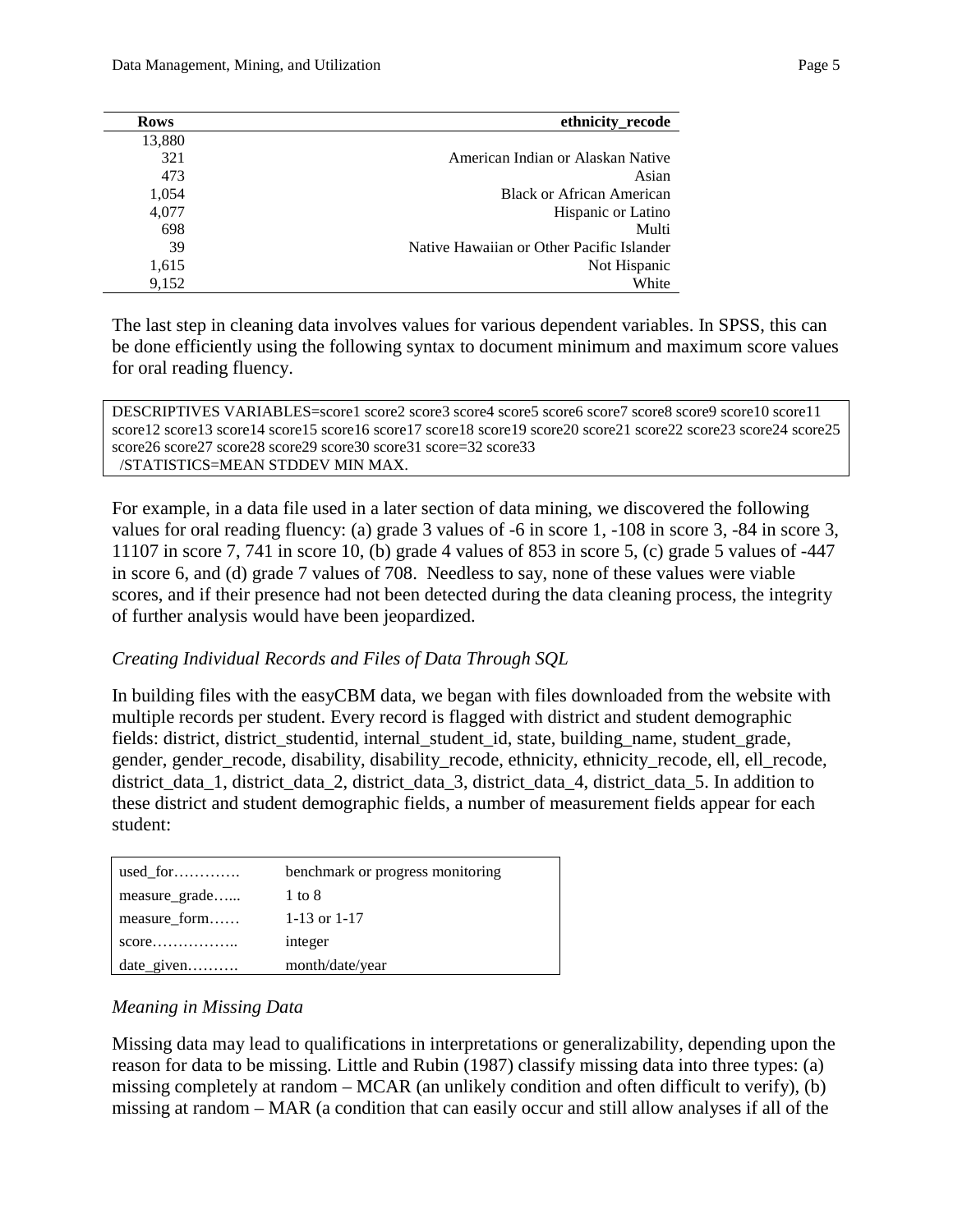data are used with a fully efficient estimation procedure), and (c) non-missing at random – NMAR that cannot be ignored (which may still allow interpretation as long as only a fraction of the information is missing). MCAR is the most restrictive with the assumption of no relation between observed and unobserved values. With MAR, missing values may be related to the observed values of other variables in the data. And finally, with NMAR, a relation exists between the values that are present and those that are missing.

Three methods can used to account for missing data [\(Byrne, 2010\)](#page-20-1). List wise deletion of data can be used to resolve the issue of missing data. In this process, records with any missing values for any of the variables in the data set are removed for any computations; the net effect is that the sample includes only records with complete data (although the effect can be a significant loss of data from a reduced sample size and consequently a decrease in statistical power). Another strategy, therefore, to avoid this problem is pairwise deletion in which case records are retained for all variables being analyzed; the net effect is that the sample size varies as a function of the particular analysis. Finally, imputation procedures can be used to replace unobserved values with an estimated value (e.g., the mean can be used as the substitute of the missing values; a regression analysis can be used to postulate missing values from complete data, or pattern matching can be used with cases having similar data patterns to estimate the missing values). Note that in hierarchical linear modeling, missing outcome scores do not prevent the study of growth as long as all participants have at least one data value and the data are missing at random.

# *Attending to Data Files or Data Foils*

As researchers with NCAASE have acquired data sets that are in various states of completeness (considering fields and missing data) and the years represented to be longitudinal, a number of issues have gone into rendering them to be clean and accurate. Examples include:

- General difficulty of receiving full demographic information (some data sets from school districts are limited in the completeness of information related to status of special education eligibility or demographics)
- Licensure of software (costs and limitations) and sheer type of software and programs that researchers not only need to have but also be fluent in using (SQL, HLM, SPSS, AMOS, M+, R, SAS, Excel)
- Mapping data into decisions (e.g., changes in using AYP for participation and AYP for performance)
- Rules for rendering data (see state code books and Data Management Manual)
- File naming, assignment, and transfer (storage) among multiple researchers (and need for rules of the road like 'sharp curve ahead')
- Coding of variables and consistency and completeness of data within an SEA and across an SEA to an LEA (e.g., best score within a year for Oregon state test data, change of disability across years)
- Findings that may either require conditional interpretations or stop the show (e.g., edition effects in a state, changing standards in another state for 09-10 math and 10-11 reading scores, and different tests in different years in yet a third state).
- Difficulty converting test score files intended for annual accountability into longitudinal files (multiple instances of same id's used for more than one student)
- Unique data quality issues for special education students and exacerbation of common data quality issues (e.g., changes between alternate and general assessment across years, grade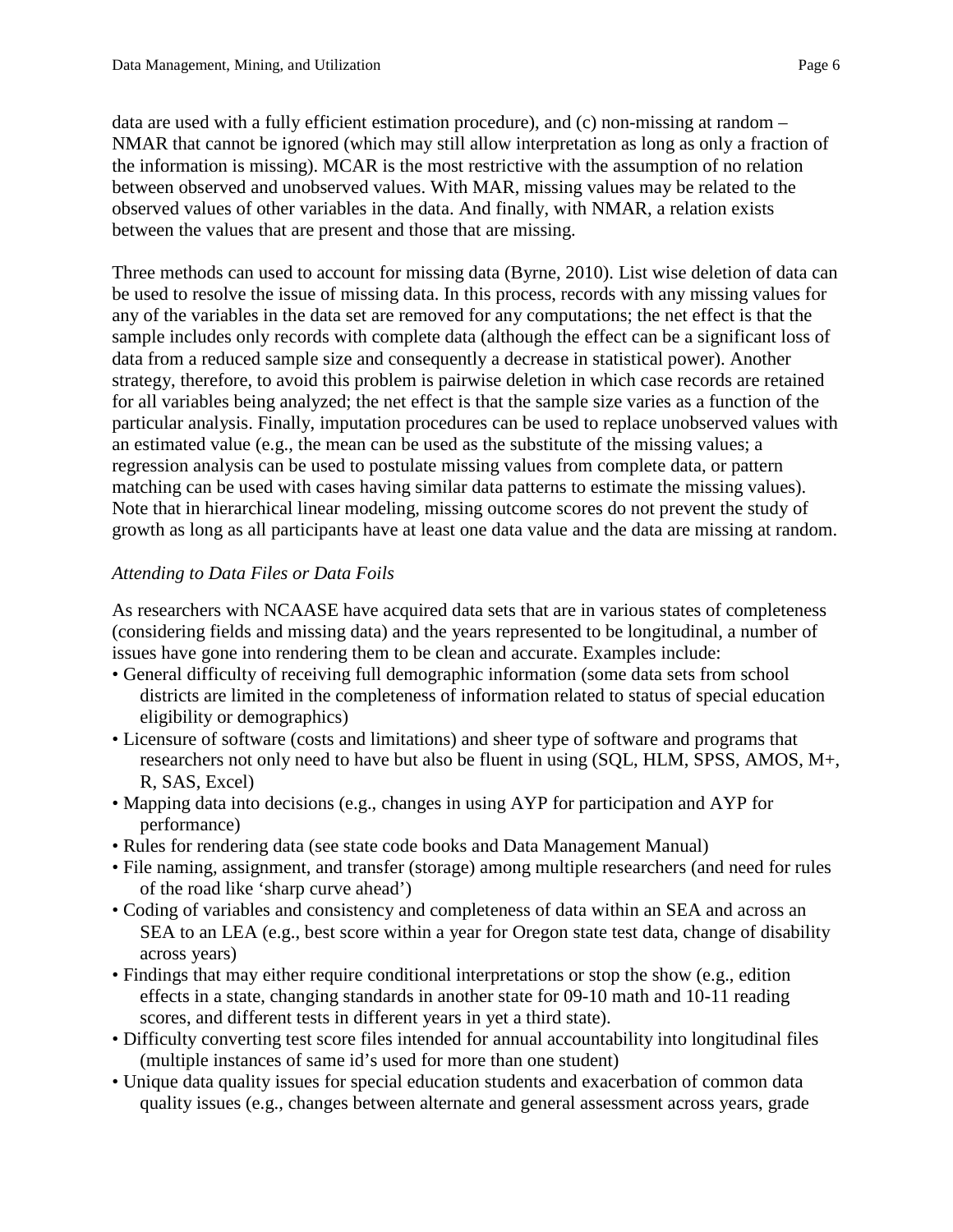retention). The smaller *n* for special education population means that all of these problems will have greater impact on robustness of results and confidence in inferences made.

- Data quality issues such as discrepant disability classification for a student depending on source of information (e.g., using disability classification from annual test file versus from data file used for federal reporting).
- Mystery data appear (e.g., disability classification missing from largest district in a state for one year only with no explanation for missing data, required seeking new data sources and more file processing to get key variable).

If this list of issues cannot be resolved *a priori*, then a big data system designed to mine data later is likely to be fraught with problems. The key to resolving these data management problems is to build an interface into a web site so that upload and download procedures address them automatically.

# **Data Mining – Measurement Sufficiency**

Thirty years of research on curriculum-based measurement (CBM) have documented its technical adequacy and potential formative instructional benefits for students with disabilities [\(Deno, Lembke, & Reschly, 2003;](#page-20-2) [Fuchs, Deno, & Mirkin, 1982;](#page-20-3) [Jenkins, Deno, & Mirkin,](#page-20-4)  [1979;](#page-20-4) [Tindal, 2013\)](#page-21-1). A substantial evidence base exists to support the appropriate use of CBM for improving the instruction and educational outcomes of students with disabilities by providing general and special educators meaningful information about the progress students are making in mastering a year's worth of curriculum. To facilitate the research-to-practice translation of this evidence-based practice, researchers have developed technology-based platforms to support teachers with the administration and scoring of CBM.

Unfortunately, researchers have noted that the actual practice-in-use of CBM is undisciplined with insufficient data on the intersection of measurement sufficiency, instructional integrity, and data-based decision-making [\(Tindal, Nese, Saez, & ALonzo, 2012, February\)](#page-21-2). Despite widespread use of technology-based CBM, many teachers lack the resources and knowledge to effectively implement CBM and systematically use the collected data for selecting appropriate goals, analyzing student skills, and managing data (Tindal, 2013). This practice-in-use problem significantly undermines the effectiveness of CBM to improve instruction and outcomes of students with disabilities (SWD).

In this next section, we analyze data from easyCBM, a specific form of curriculum-based measurement developed at the University of Oregon (UO), Behavioral Research and Teaching (BRT). The existing user base of easyCBM includes nearly 1.5 million students in easyCBM, five million measures by January 2012, with a total of nearly 250,000 registered educator users on the free teacher site. Teachers access easyCBM by going to the website [\(http://easyCBM.com\)](http://easycbm.com/). With the district version, approximately 75,000 registered users tested over 1.1 million students (with over 8 million tests administered).

In either site, a number of features are available for teachers to use in their instructional intervention program: A student tab is used for teachers to create groups. The system provides teachers multiple CBM measures (the district version provided both benchmark (fall, winter, and spring forms) and progress monitoring measures (13-17 forms), while the Lite Edition provided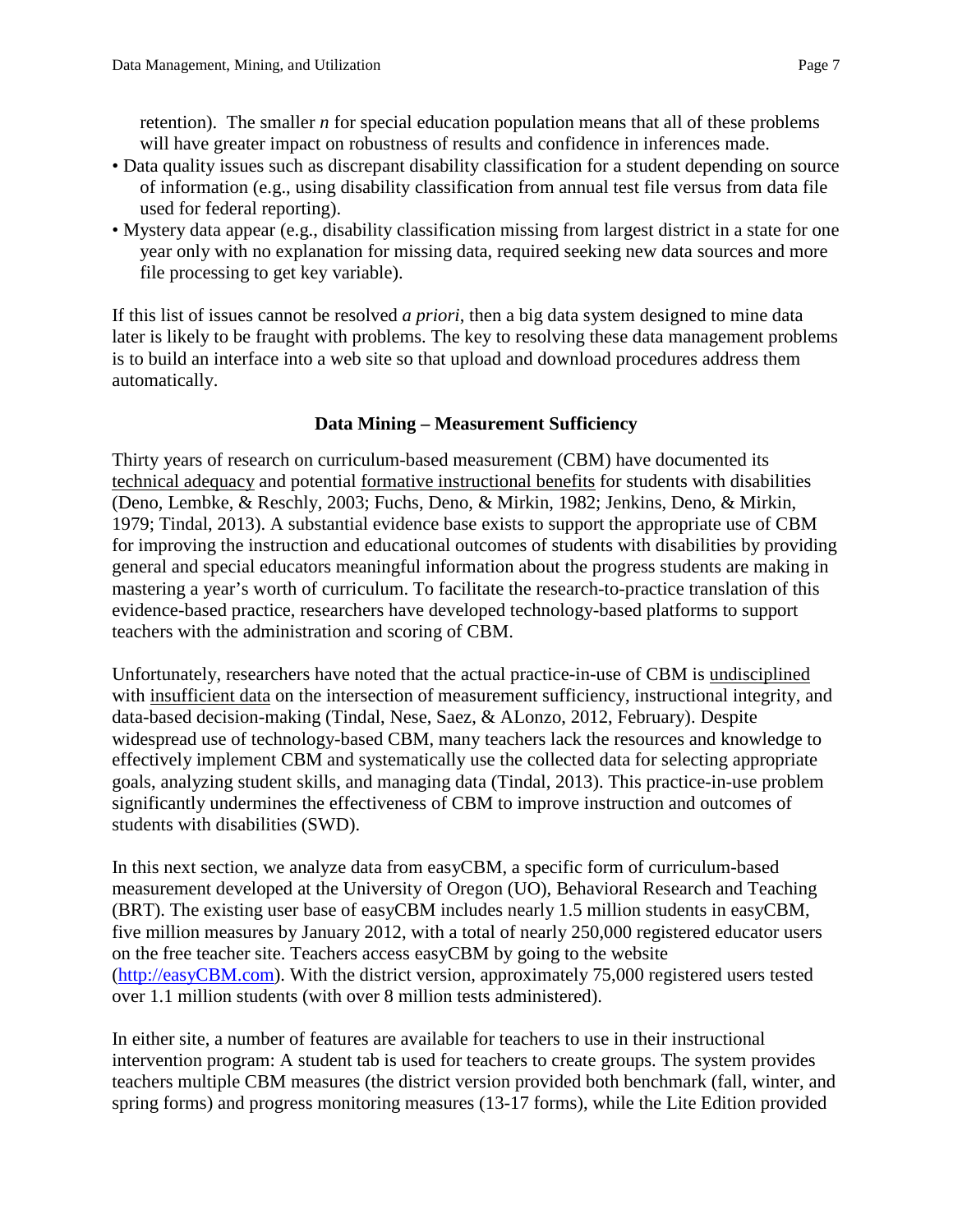9 progress monitoring measures per measure type per grade). The measures tab is selected to access these forms. Teachers also have the option to receive training on all aspects of administration of measures and interpretation of results, and both systems also provide reports of student performance.

### *Timing in Measurement Occasions*

When teachers measure progress, the timing (when in the year and how often) is critical in establishing an appropriate data base from which to make decisions. If teachers begin measurement too late in the year or measure too infrequently, it is likely to be difficult to use the data appropriately for evaluating instructional outcomes with time enough to adjust them. Yet, as can be seen below, teachers often began progress measurement late in the year.

### *First Month of Measurement for Grade Three Students*

| Month          | Count | Percent |
|----------------|-------|---------|
| 9              | 354   | 15.2    |
| 10             | 994   | 42.6    |
| 11             | 376   | 16.1    |
| 12             | 104   | 4.5     |
| 1              | 202   | 8.7     |
| $\overline{2}$ | 123   | 5.3     |
| 3              | 127   | 5.4     |
| 4              | 42    | 1.8     |
| 5              | 10    | .4      |
| Total          | 2332  | 100.0   |

*First Month of Measurement for Grade Four Students*

| Month          | Count | Percent |
|----------------|-------|---------|
| 9              | 381   | 14.6    |
| 10             | 1048  | 40.3    |
| 11             | 525   | 20.2    |
| 12             | 129   | 5.0     |
| 1              | 163   | 6.3     |
| $\overline{2}$ | 107   | 4.1     |
| 3              | 174   | 6.7     |
| 4              | 63    | 2.4     |
| 5              | 11    | .4      |
| Total          | 2601  | 100.0   |

*First Month of Measurement for Grade Five Students*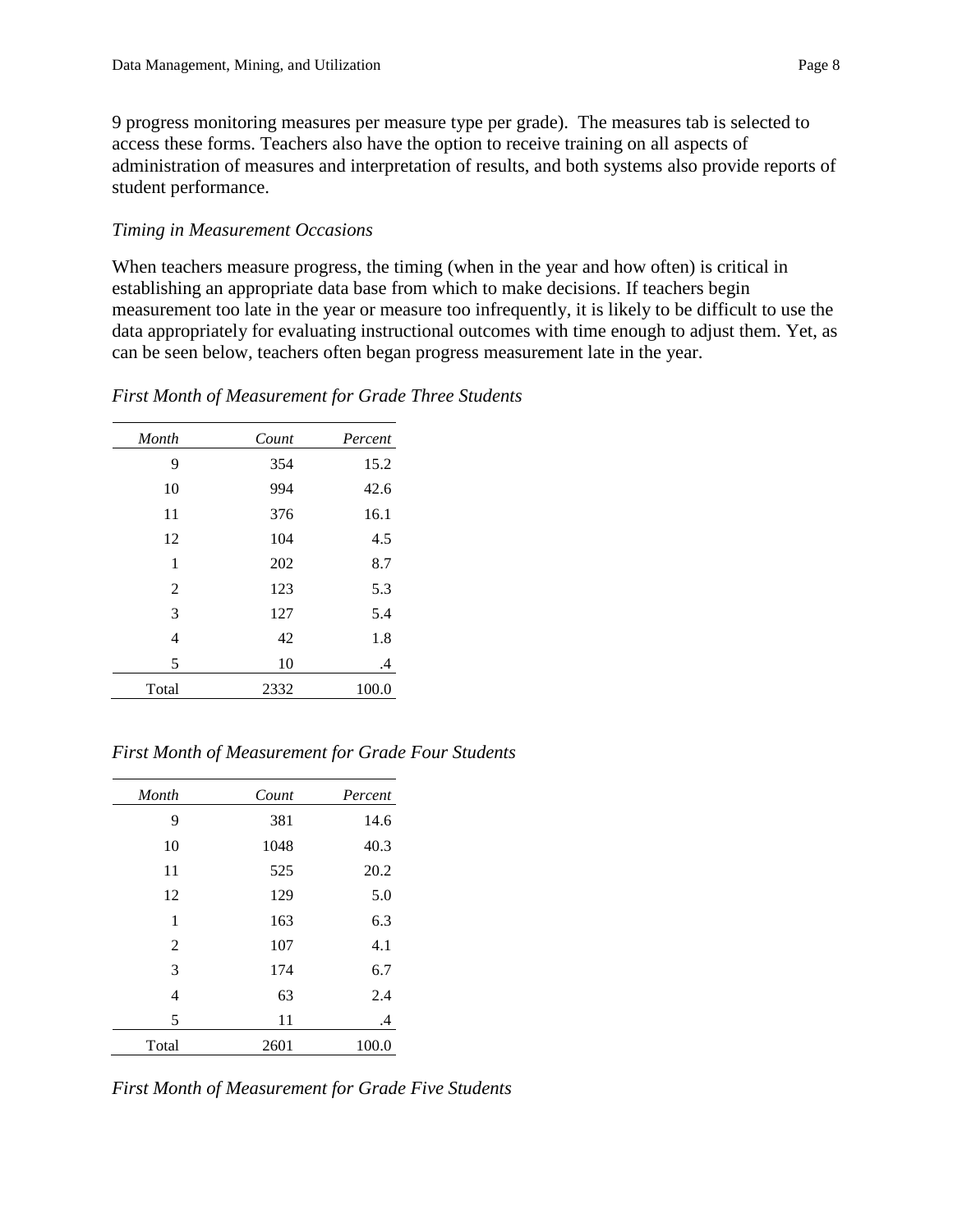| Month          | Count | Percent |
|----------------|-------|---------|
| 9              | 257   | 13.5    |
| 10             | 797   | 41.7    |
| 11             | 346   | 18.1    |
| 12             | 155   | 8.1     |
| 1              | 87    | 4.6     |
| $\overline{2}$ | 133   | 7.0     |
| 3              | 83    | 4.3     |
| 4              | 38    | 2.0     |
| 5              | 13    | .7      |
| Total          | 1909  | 100.0   |

#### *Level of Measurement*

One of the problems with progress measurement is establishing appropriate (sensitive) longrange goal measures. Many students who are just learning to read are unlikely to show progress if they are measured in grade-level material. For example, a third grade student may need passages from grades one or two so that the difficulty of the passage can reflect fluency, an important construct in learning to read and comprehend [\(Wang, Algozzine, Ma, & Porfeli, 2011\)](#page-21-3). Yet, as can be seen in the sample tables below, teachers in grades 3-5 are measuring in a number of grade levels.

*Grade Level of Measures used with Grade Three students on the First Occasion*

|         | Count      | Percent   | Valid % |
|---------|------------|-----------|---------|
| Grade 1 | 128        | 5.5       | 5.5     |
| Grade 2 | <b>200</b> | 8.6       | 8.6     |
| Grade 3 | 1979       | 84.9      | 84.9    |
| Grade 4 | 22         | .9        | .9      |
| Grade 5 | 3          | $\cdot$ 1 | $\cdot$ |
| Total   | 2332       | 100.0     | 100.0   |

*Grade Level of Measures used with Grade Four students on the First Occasion*

|         | Count | Percent | Valid % |
|---------|-------|---------|---------|
| Grade 1 | 21    | .8      | .8      |
| Grade 2 | 149   | 5.7     | 5.7     |
| Grade 3 | 163   | 6.3     | 6.3     |
| Grade 4 | 2232  | 85.8    | 85.8    |
| Grade 5 | 36    | 1.4     | 1.4     |
| Total   | 2601  | 100.0   | 100.0   |

*Grade Level of Measures used with Grade Five students on the First Occasion*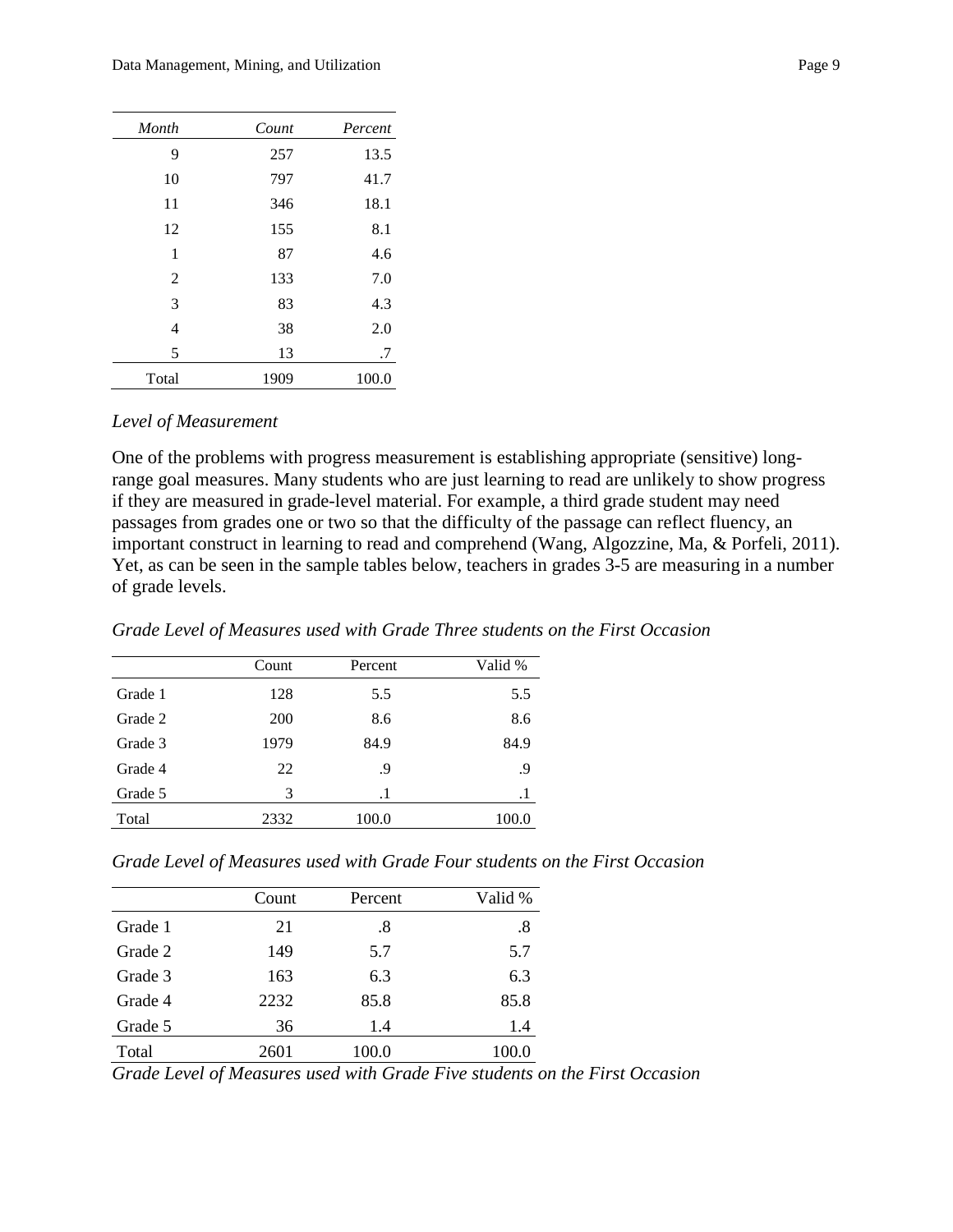|         | Count | Percent | Valid % |
|---------|-------|---------|---------|
| Grade 1 | 11    | .6      | .6      |
| Grade 2 | 57    | 3.0     | 3.0     |
| Grade 3 | 111   | 5.8     | 5.8     |
| Grade 4 | 122   | 6.4     | 6.4     |
| Grade 5 | 1599  | 83.8    | 83.8    |
| Grade 6 | 9     | .5      | $.5\,$  |
| Total   | 1909  | 100.0   | 100.0   |

### *Concurrent Measurement Providing Convergent and Divergent Criterion Validity*

As teachers make decisions, they need to be sure that the measures fit together in both a convergent and divergent manner. Some measures should fit together while other measures should not. For example, as a student becomes proficient in early literacy skills, the skills measured by tests of letter names, letter sounds, and phoneme segmentation may begin to hit a ceiling and the more sensitive measures become word reading and passage reading fluency. Note: This table displays the number of records, which is not the same as the number of students; rather it is the number of times a benchmark or progress monitoring measure was entered into the system.

### *Complete Data Collection System*

| File         | No. Records |
|--------------|-------------|
| Kindergarten | 225,659     |
| Grade 1      | 318,547     |
| Grade 2      | 402,726     |
| Grade 3      | 379,524     |
| Grade 4      | 381,360     |
| Grade 5      | 359,512     |
| Grade 6      | 276,076     |
| Grade 7      | 218,683     |
| Grade 8      | 200,103     |
| TOTAL        | 2,762,190   |

Yet, as can be seen (indirectly) with the number of different measures being given concurrently, the number of records varies considerably within grades and across measures as well as across successive grades. In the table below, only grades Kindergarten and 8 are displayed. In fact, some measures are being administered from out-of-grade-level (as indicated by the values that are bold and italicized). Of course, the value of this practice needs to be ascertained (e.g., a teacher may be using an out-of-grade-level measure appropriately, to verify the presence or lack of skill in relation to another measure).

### *Complete Measurement System*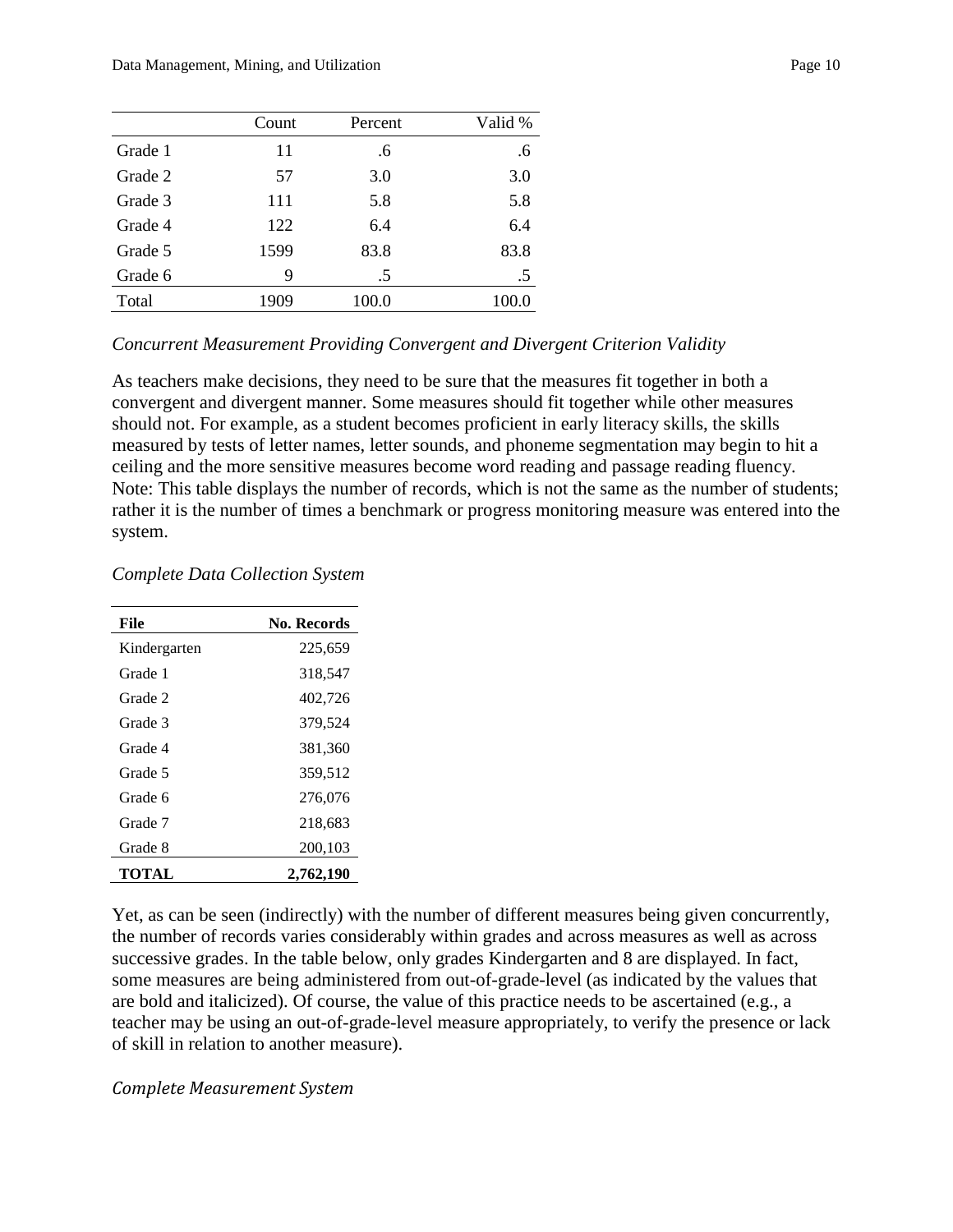| <b>GRADE K</b> |                  | <b>GRADE 8</b>      |                |
|----------------|------------------|---------------------|----------------|
| cbm_type       | <b>COUNT</b>     | cbm_type            | <b>COUNT</b>   |
| ln             | 27,012           | <i>ln</i>           | 16             |
| $\log$         | 58,354           | $\mathbf{I}$ s      | $\overline{2}$ |
| math           | 39,069           | math                | 45,084         |
| $math\_alg$    | 1                | math_alg            | 6,702          |
| math_danoa     | 15               | math_danoa          | 5,979          |
| math_geo       | 4,987            | math_geo            | 180            |
| math_msmt      | 3,619            | math_geomsmt        | 3,723          |
| math_noag      | $\boldsymbol{4}$ | math_gma            | 246            |
| math_numop     | 8,591            | math_mda            | 143            |
| math_numopalg  | 260              | $math_{math_m g a}$ | 450            |
| mcrc           | 20               | math_msmt           | 57             |
| prf            | 62               | math_noag           | 637            |
| ps             | 50,279           | math_numop          | 3,019          |
| vocab          | 37               | math_numopalg       | 1,969          |
| wrf            | 33,349           | math_numoprat       | 205            |
| <b>TOTAL</b>   | 225,659          | mcrc                | 52,609         |
|                |                  | prf                 | 31,862         |
|                |                  | $\mathbf{p}$ s      | 4              |
|                |                  | vocab               | 46,997         |
|                |                  | wrf                 | 219            |
|                |                  | <b>TOTAL</b>        | 200,103        |

# **Data Utilization**

In any assessment system, three types of references can be used in making decisions (Tindal  $\&$ [Marston, 1981\)](#page-21-4): (a) norm-referenced in which performance for a student is compared to (age) appropriate peers; (b) standards-referenced in which a specific domain (usually standards) is used to establish proficiency levels, and (c) individual-referenced with an emphasis on within student progress (change over time).

### *Norm-Referenced Decisions*

With an interim-formative assessment system, norm references are usually made using benchmark levels of performance from three times of the year that correspond to a traditional school year of beginning of the year in the fall, mid-year in the winter, and end-of-year in the spring. With the data being used often for risk screening (at least in the fall), the most appropriate analysis would be based on Risk and Receiver Operating Characteristics (ROC).

*Standards-Based (Criterion-Referenced) Decisions*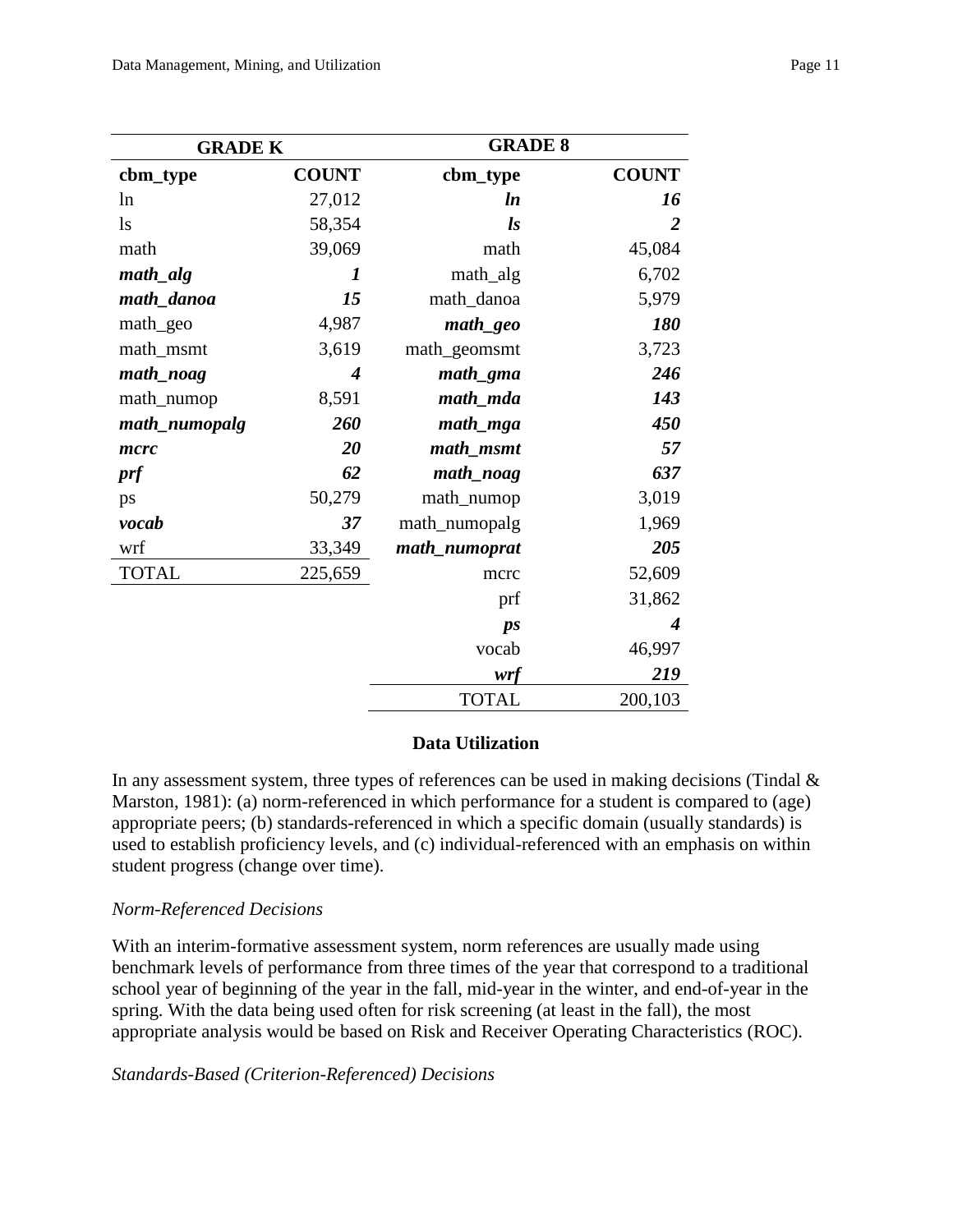With the move to individual state standards under [No Child Left Behind \(2001\)](#page-21-5) and now the common core state standards to be adopted and implemented in the next few years, the reference is standards-based. Rather than comparing a students' performance to others, the standards are used to make interpretations (usually in reference to a pre-defined level of proficiency). With data being used in this manner, the alignment of (test) items to standards is a critical issue; if

items are aligned then both the screening (norm-referenced) and mastery-based (standardsreferenced) performance can be used to identify students at risk as well as provide appropriate remediation. Two unique considerations in this reference are the degree to which the items represent a range of difficulty (are appropriately scaled) and the degree to which they provide useful information for grouping students, one of the first steps needing to be addressed.

# *Individually Referenced Decisions*

The final reference for making decisions is to use performance from a student over time to determine how much progress has been made. This type of reference is relatively new to educational settings and is the foundation for any curriculum-based measurement (CBM) system. Begun in the late 1970s with *Data-Based Program Modification* (Deno & [Mirkin, 1977\)](#page-20-5) and most recently summarized by Tindal (2013), CBM provides a time series display of data for teachers to monitor students' progress and use this information to evaluate instruction. Three critical features of time series data are used to make decisions: (a) slope, or the 'run over rise' in showing the rate of change; (b) variability, or the amount of variation in the trend of change over time; (c) and change in level of performance, as evaluated across each instructional phase. In the graphs below, data are displayed from the 2010-2011 easyCBM oral reading fluency data files. All three graphs can be interpreted with the three indices above.



*Improvement in Time Series of Oral Reading Fluency Improvement Over the Year*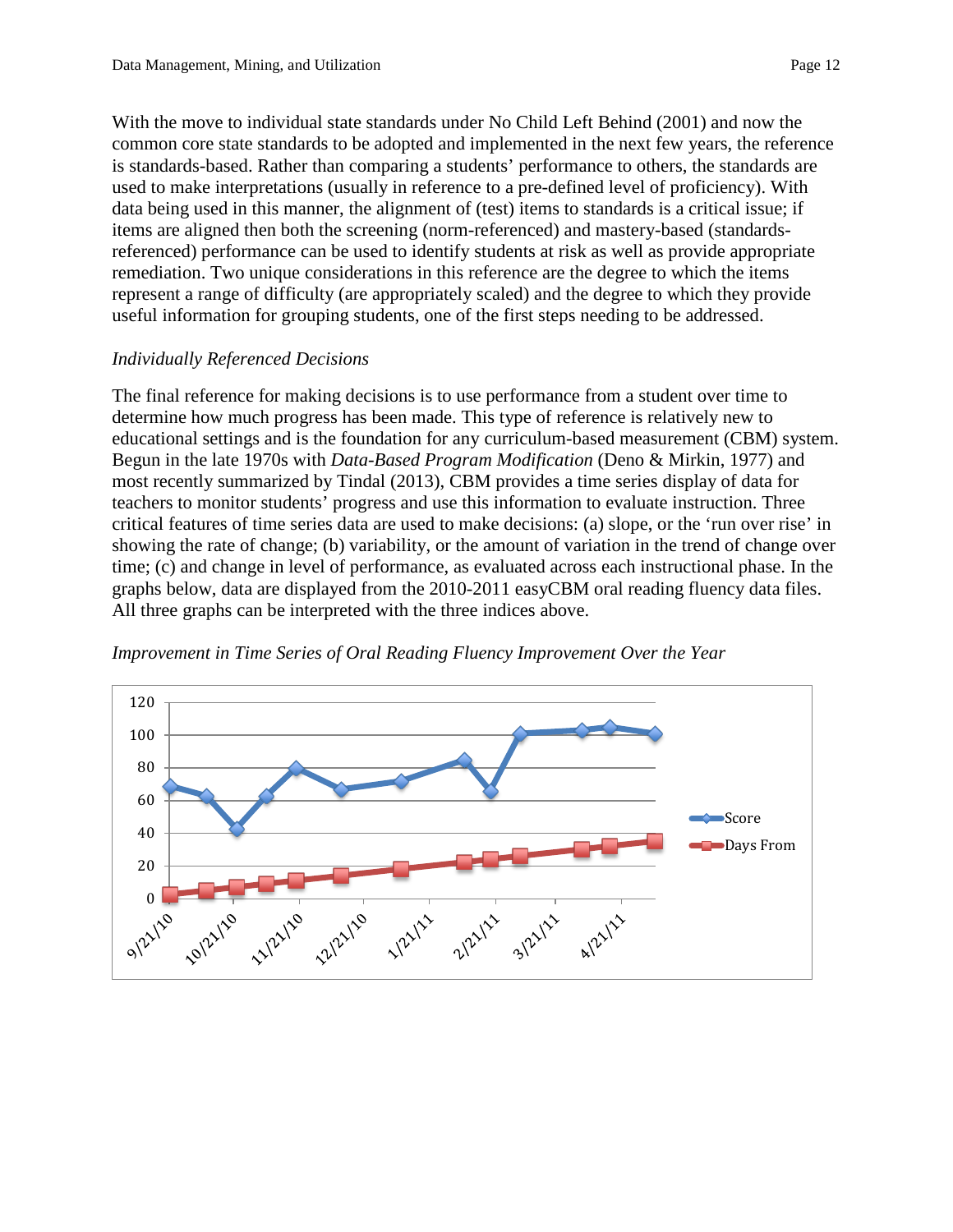

*No Improvement in Time Series of Oral Reading Fluency Improvement Over the Year*

The purpose behind formative assessments, however, is to improve instruction. Usually, this is accomplished by using the data noted above along with some decision rules. Generally, two types of rules have been codified over the three decades in which this type of research has been conducted: (a) empirical rules, and (b) goal (aim line) referenced rules. In the empirical-rule based decision-making system, a baseline phase is used to reference performance and progress without an intervention and establish a pattern that can be used to compare post-intervention trajectory [\(Gast, 2010;](#page-20-6) [Horner et al., 2005\)](#page-20-7). With the goal (aim line) approach to making decisions, a final level of performance is established at the end of the interval (usually the end of the year in the spring) and then changes in instructional programs make reference to this goal [\(Barnett et al., 2006;](#page-20-8) [Burns, Scholin, Kosciolek, & Livingston, 2010\)](#page-20-9). In either type of decisionmaking system, interventions are maintained or changed in accordance with visual-analysis guidelines to evaluate data of individuals or small groups (Gast, 2010).

Some researchers have provided explicit guidelines for decision-making, such as monitoring progress weekly or biweekly for 6 weeks, and evaluating the adequacy of progress according to the rule that instructional changes should be made if three consecutive data points fall below the goal line [\(Deno, Lembke, & Reschly, n.d.\)](#page-20-10) as cited in [Jenkins and Terjeson \(2011\)](#page-20-11) Recommendations also have included daily measurement [\(Deno, 1985\)](#page-20-12), at least three times per week [\(Mirkin, Deno, Tindal, & Kuehnle, 1982\)](#page-21-6), twice per week [\(Fuchs, Fuchs, & Hamlett,](#page-20-13)  [1989\)](#page-20-13), weekly or biweekly [\(Deno et al., n.d.\)](#page-20-10), or every 3 or 4 weeks [\(Jenkins, Graff, &](#page-20-14)  [Miglioretti, 2009\)](#page-20-14). Christ (2006) suggests that to account for measurement error, biweekly data need to be collected across 10 weeks. Other researchers defined sufficient progress as three to five consecutive data points above the aim line, and suggested that either a more ambitious goal was needed or intervention termination should be considered, and defined insufficient progress as three to five consecutive data points below the aim line, and suggested that the intervention needed to be modified [\(Burns et al., 2010;](#page-20-9) [Jenkins & Terjeson, 2011;](#page-20-11) [Mirkin et al., 1982\)](#page-21-6). [Jenkins et al. \(2009\)](#page-20-14) compared growth slopes based on measurements taken every 1-4 and 9 weeks and found that the frequency of progress monitoring could be significantly reduced without detracting from the validity of growth estimates. One study included decision rules that the number of data points needed to make a reasonably valid estimate of a student's progress was closer to 20 data points collected across 2.5-3 months, and for a decision regarding a student's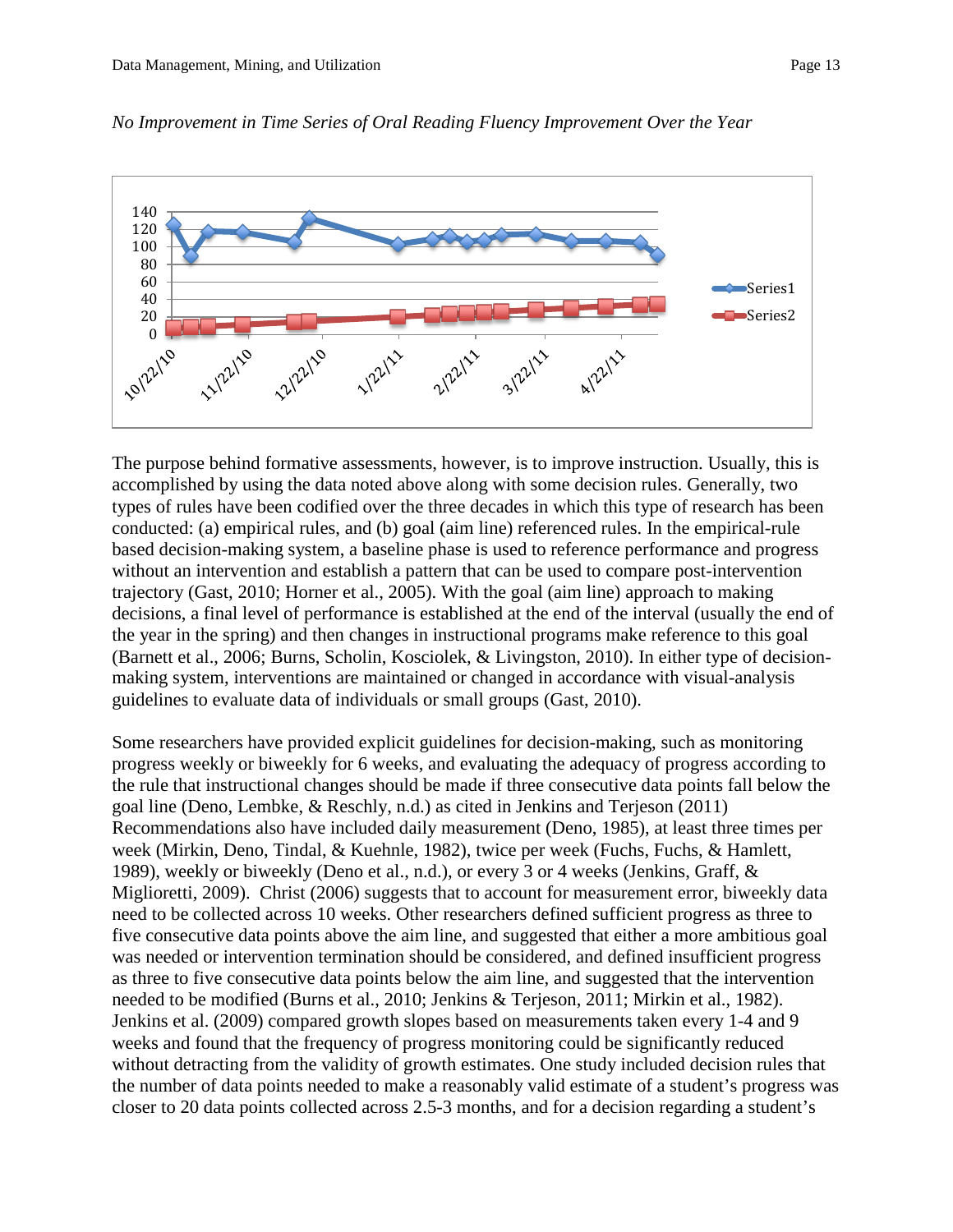eligibility for special education, a total of 40 data points collected across 5-6 months [\(Ardoin,](#page-20-15)  [2004\)](#page-20-15)

This next section with six example graphs is based on a presentation at the *Pacific Coast Research Conference Data-based Decision Making: Practice to Research* [\(Alonzo, 2012,](#page-20-16)  [February\)](#page-20-16). The graphs, pulled from actual easyCBM 2010-2011 assessment and intervention data, illustrate some of the patterns we see in teacher use (and mis-use) of CBM data. They are provided here to highlight some of the issues that must be addressed if CBM performance data are to be interpreted meaningfully.

Example 1 illustrates the potential for mis-allocation of resources when an intervention is provided based on performance on a Fall Benchmark assessment, the intervention apparently has a positive effect, resulting in the student nearing and then exceeding grade-level expectations on the measure being used for progress monitoring, but no change noted in the intervention even when the student's performance indicates that no additional intervention is warranted.

*Example 1 – One Intervention Followed by Increasing Growth and No Change to Intervention*



Note. Benchmark assessments are circled. Vertical line notes date of intervention.

| Intervention $1 \mid$ Rewards 2x/week for 20 x000D Strategic and Intensive kits for |  |
|-------------------------------------------------------------------------------------|--|
| comprehension and vocabulary 2 x/week for 20 min x000D Read Naturally               |  |
| 20 min 3x/week x000D                                                                |  |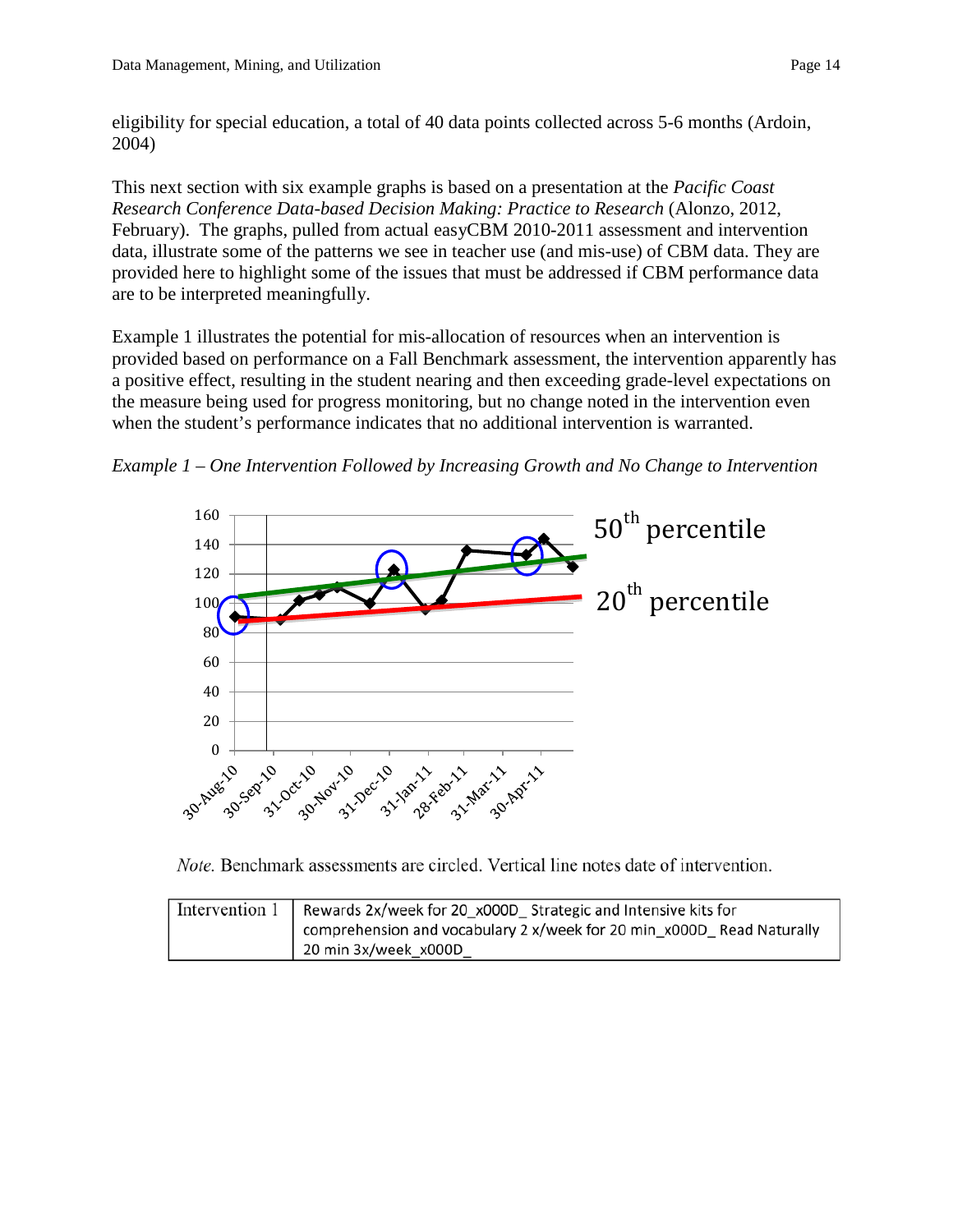As in the first example, Example 2 shows a single intervention being provided following low performance on the Fall Benchmark assessment. Unlike the earlier example, however, here we see a student for whom there is no evidence of significant growth. What Example 2 illustrates most clearly is a failure for student performance data to prompt a change in instructional approach on the part of the teacher. Sadly, this example provides evidence of squandered resources, with progress measures being administered faithfully throughout the year, no improvement in student performance, yet no documented change in instruction.

*Example 2 – One Intervention Followed by Flat Growth and No Further Interventions*



In contrast, Example 3 provides evidence of student performance data impacting instruction and changes in instruction subsequently impacting student performance data. This pattern of CBM assessment, followed by instructional change, follow-up assessments showing no improvement, prompting further instructional change, resulting in accelerated learning could be labeled the "Poster Child" for appropriate CBM use.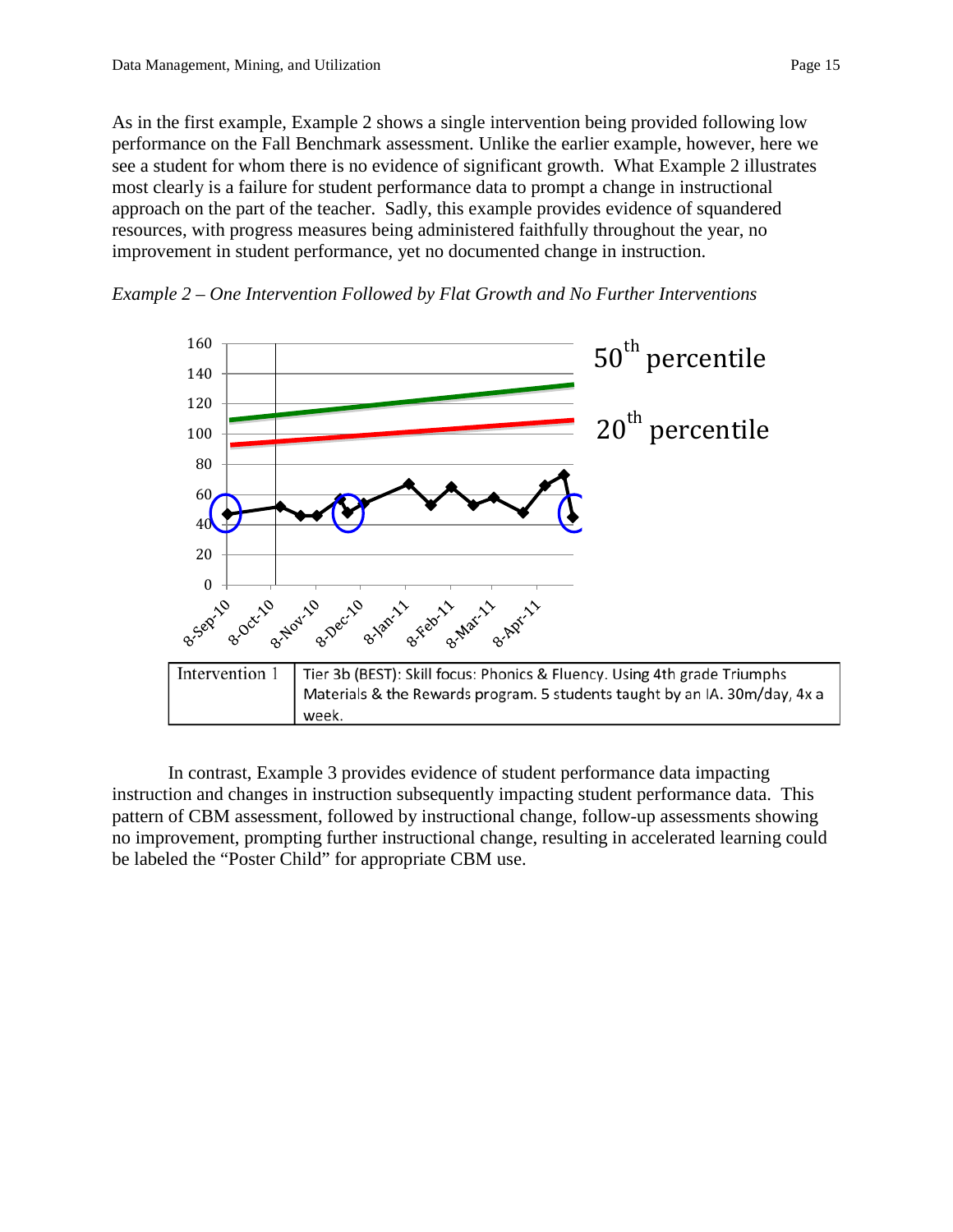*Example 3 – One Intervention Followed by Flat Growth and Additional Interventions Followed by Some Growth*



Lest we begin to celebrate the success of CBM to meaningfully impact instruction and consequently student learning, Example 4 returns us to the reality of insufficient measurement sufficiency and lack of instructional relevance (no intervention provided until mid-February despite Fall and Winter Benchmark and a progress monitoring score showing consistent performance below the  $20<sup>th</sup>$  percentile rank) and inappropriate measurement (notice the three progress monitoring measures administered on the same day at the end of the school year, with a change in performance that might well be attributed to a practice effect rather than any real improvement in the underlying construct being assessed).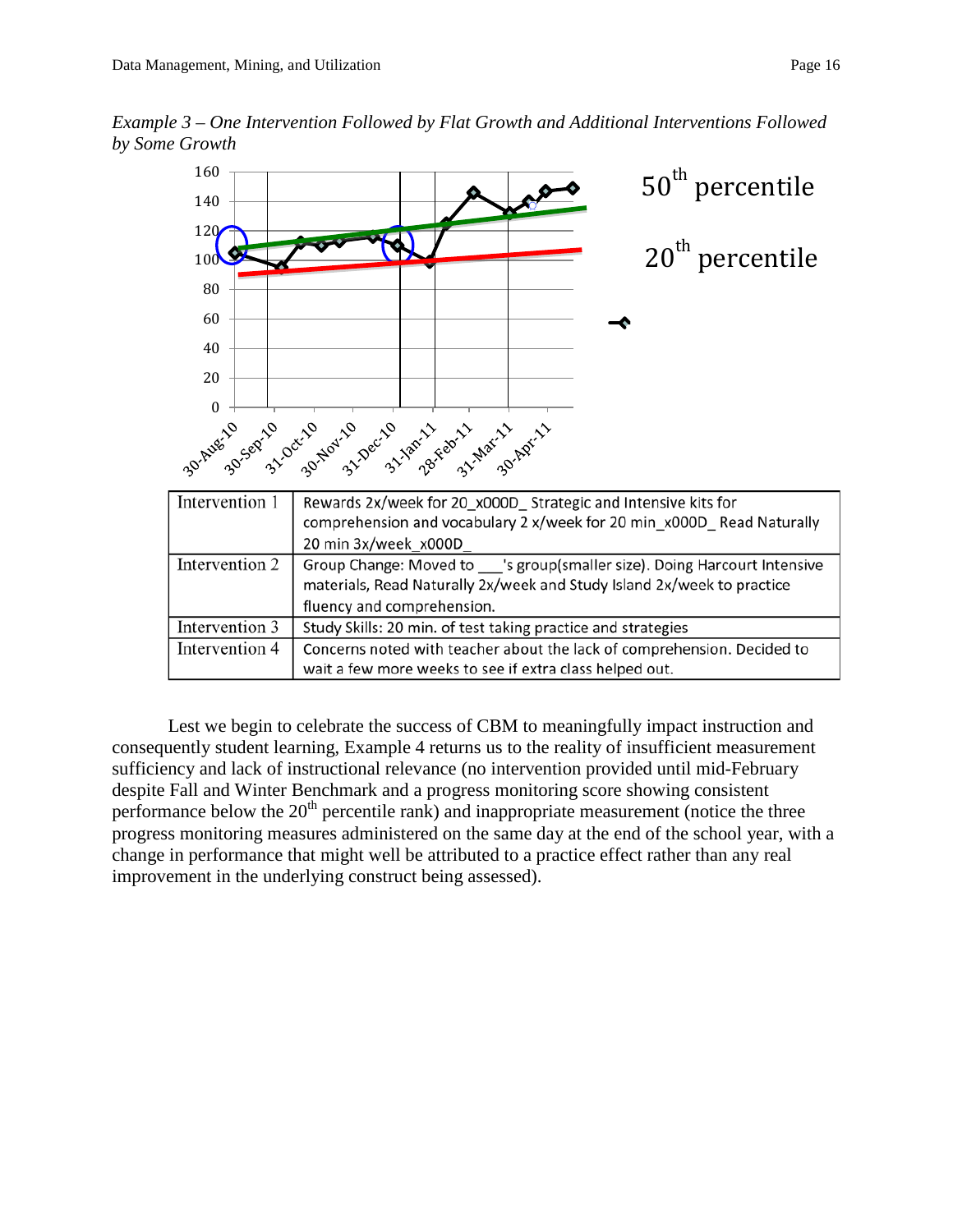

*Example 4 – Intervention Inappropriately Late in the Year and Some Growth After Intervention*

In contrast, Example 5 offers slightly more hope for the student performance data impacting instructional practice. In this example, the Fall Benchmark score placed the student above the 50<sup>th</sup> percentile on the measure being administered. As a result, the student was not provided any additional interventions at the start of the year. The mid-year benchmark, though, administered in the Winter, show that the student's performance has now slipped below grade-level expectations, with a score corresponding to the  $20<sup>th</sup>$  percentile rank. Based on the Winter Benchmark assessment, the student was provided an instructional intervention and progress monitoring measures were administered approximately every two weeks. Visual inspection of these data points suggests slow but steady improvement post-intervention.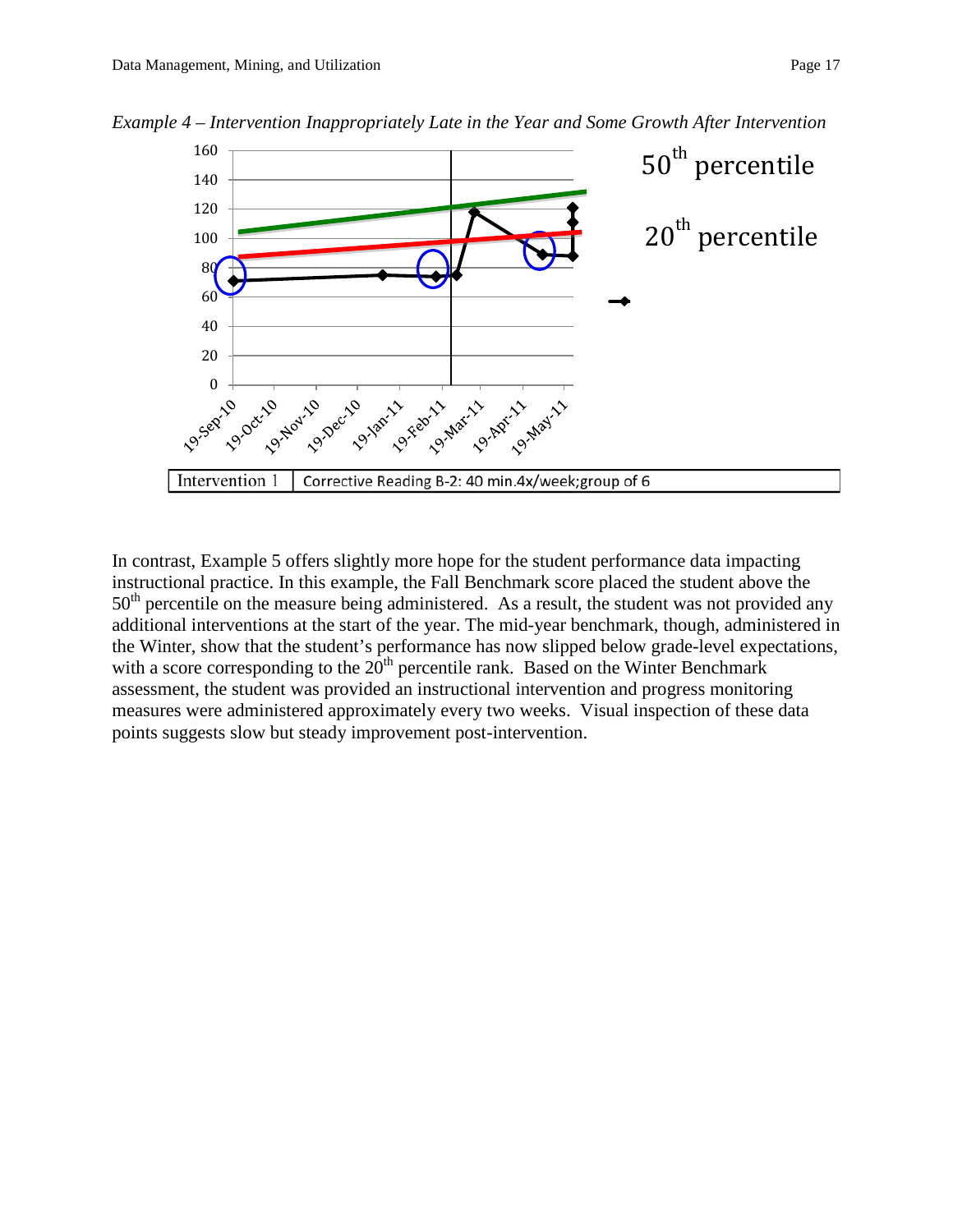



Our final example, Example 6, illustrates the opposite extreme from some of the earlier examples. Here, we see a student whose benchmark and progress monitoring scores consistently place him/her well below grade-level expected performance, with scores well below the  $20<sup>th</sup>$ percentile. Plotted on the graph are three different interventions. The first two interventions appeared to have resulted in little improvement in student performance, but following the third intervention the student's performance began a definite trend upward, such that by the Spring Benchmark assessment this student almost reached the  $20<sup>th</sup>$  percentile rank. On the surface, this graph appears to show appropriate use of CBM data to guide instructional decision-making. Closer inspection, however, reveals too few data points between interventions to provide robust interpretation of student growth in skill. Of particular note, in between Intervention 2 and Intervention 3, a single data point was collected.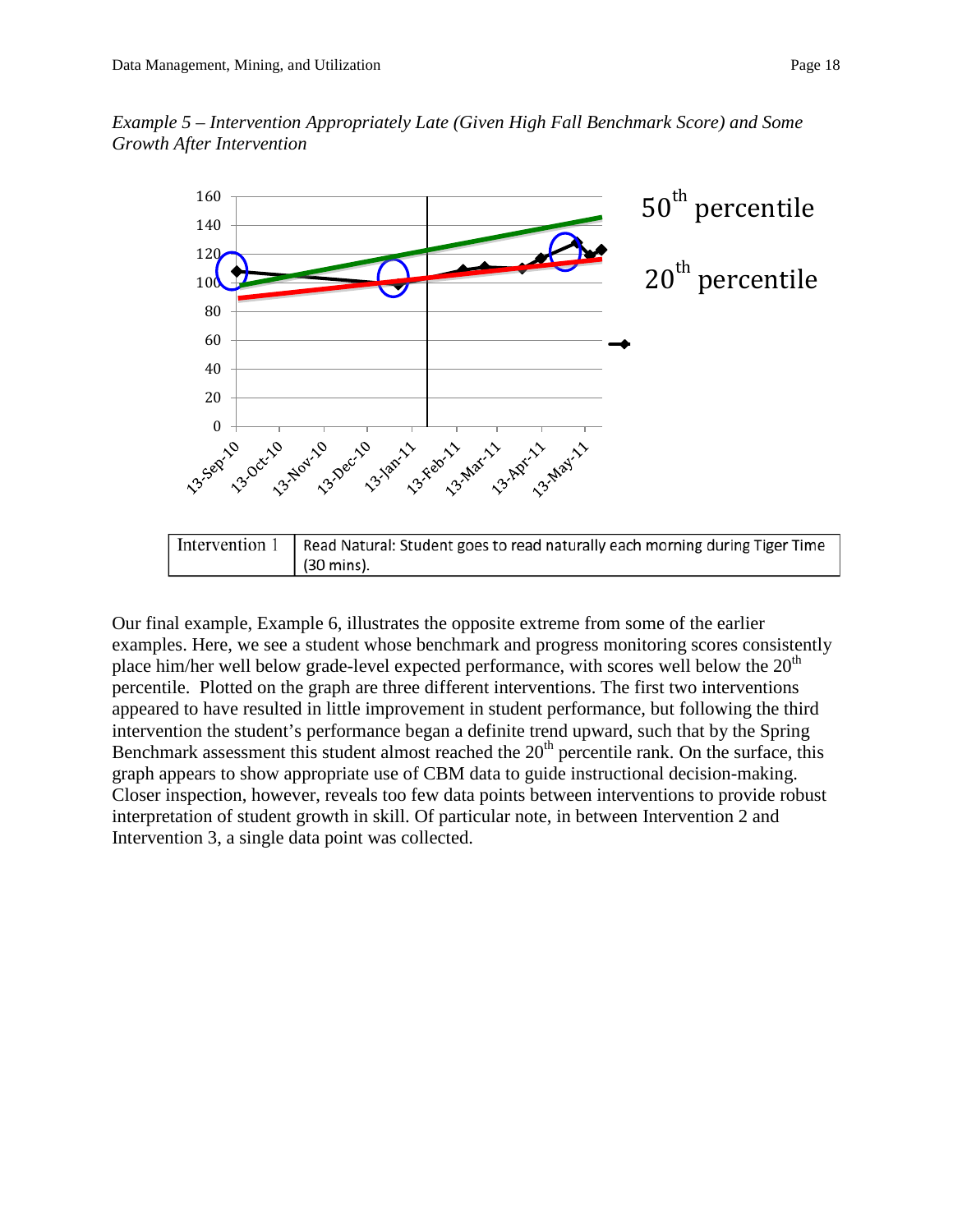



| Intervention 1   Read Naturally 20 minute sessions four days a week. Harcourt Strategic |  |
|-----------------------------------------------------------------------------------------|--|
| comprehension skills 20 minute sessions 2 days a week.                                  |  |
| Intervention 2   Phonics for Reading Level 3. 20 min. session four days a week.         |  |
| Intervention 3   New Skill Block: Moving to 's Skill Block. Sp. Ed.                     |  |

These six examples from the easyCBM dataset illustrate some of the insights into actual classroom practice and its resulting impact on student performance data that are possible to pull from a dataset with robust student numbers and from which instructional intervention data are combined with student performance data. Rich datasets such as the one from which these data were pulled, can give researchers a window into the intersection of student and teacher academic behavior.

### **Moving Forward**

*Next steps in recursive research and development.* The first and most important step in moving to big data systems is to more actively structure the data so they can be moved seamlessly across secure sites for open access to multiple researchers. This step will require the development of data base tools that can be used to bring consistency in variable coding (values), field placement, and record maintenance.

*Moving to smart apps*: setting occasions and prompted systems. The next step in movement to big data is to develop smart applications that respond within pre-established boundaries to prompt users. As teachers collect formative assessments on students, this prompting can be in the form of suggestions for grade level to measure, when to measure, consistencies in errors, and interpretive guidelines for values. These prompts can come through smart calendars, text messages, or emails.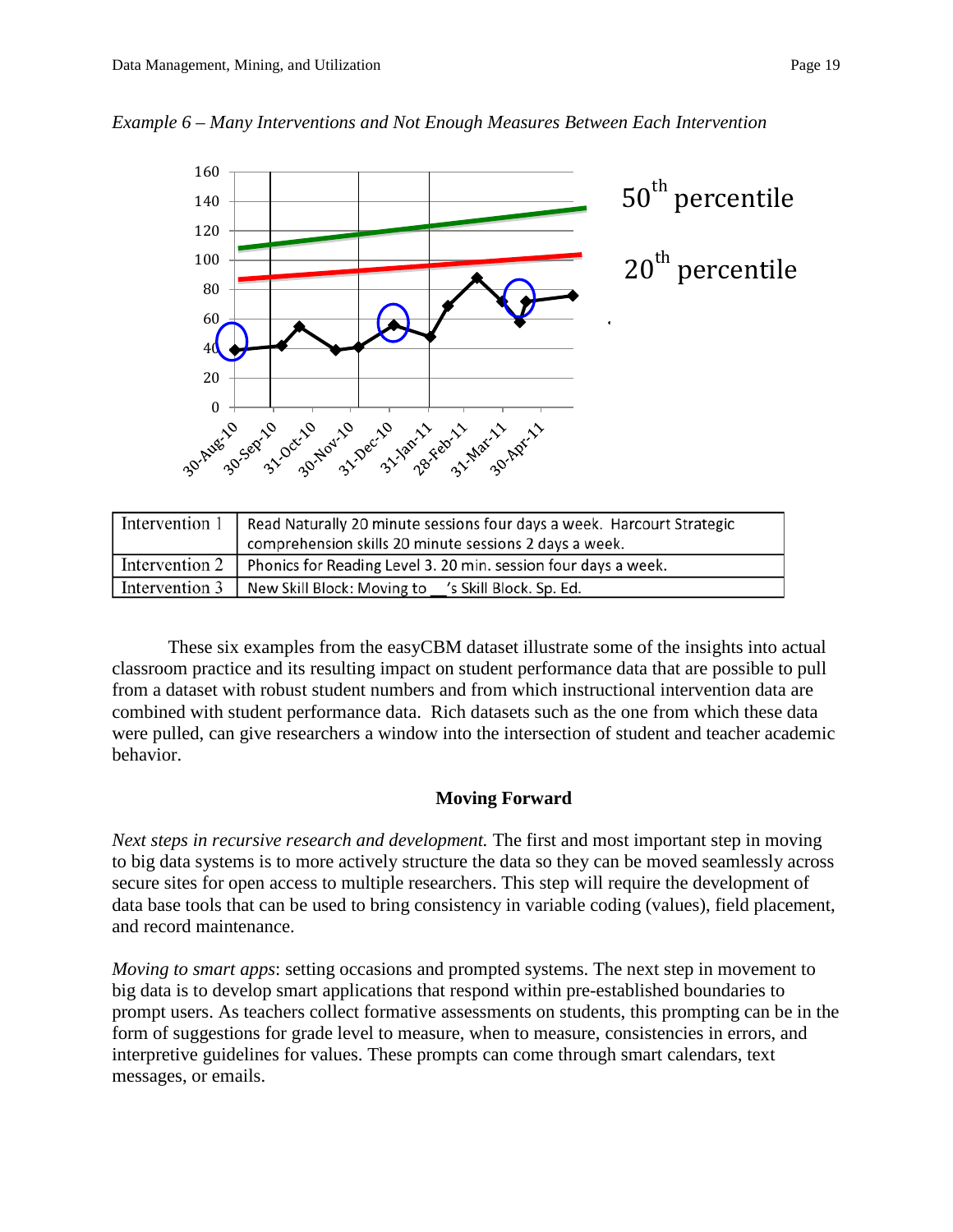*Differentiated reports.* As smarter data collection systems become built, with data management and mining reflecting consistent (and expected) data values, reports need to be developed that allow teachers multiple interpretations for students and incorporate all three references: (a) normreferenced to determine a student's standing in a group, (b) standards-referenced to identify skill and knowledge strengths and weaknesses, and (c) individual-referenced to show the impact of instructional programs.

*Just in time professional development.* Although improvements can be made in making data collection more consistent and with better measurement sufficiency, teachers need more professional development in how to interpret data. This kind of professional development needs to be situated to the problems being encountered by individual teachers and students, accessible when it is important, and efficiently delivered as part of the intervention development process.

*Integration of issues in moving forward*. All of these improvements need to take place in a cloud environment that provides both practitioners and researchers open access and analysis that is, if not in real time, within minutes of any transactions. All three issues of data management, data mining, and data use can then be used concurrently to structure change in an iterative manner.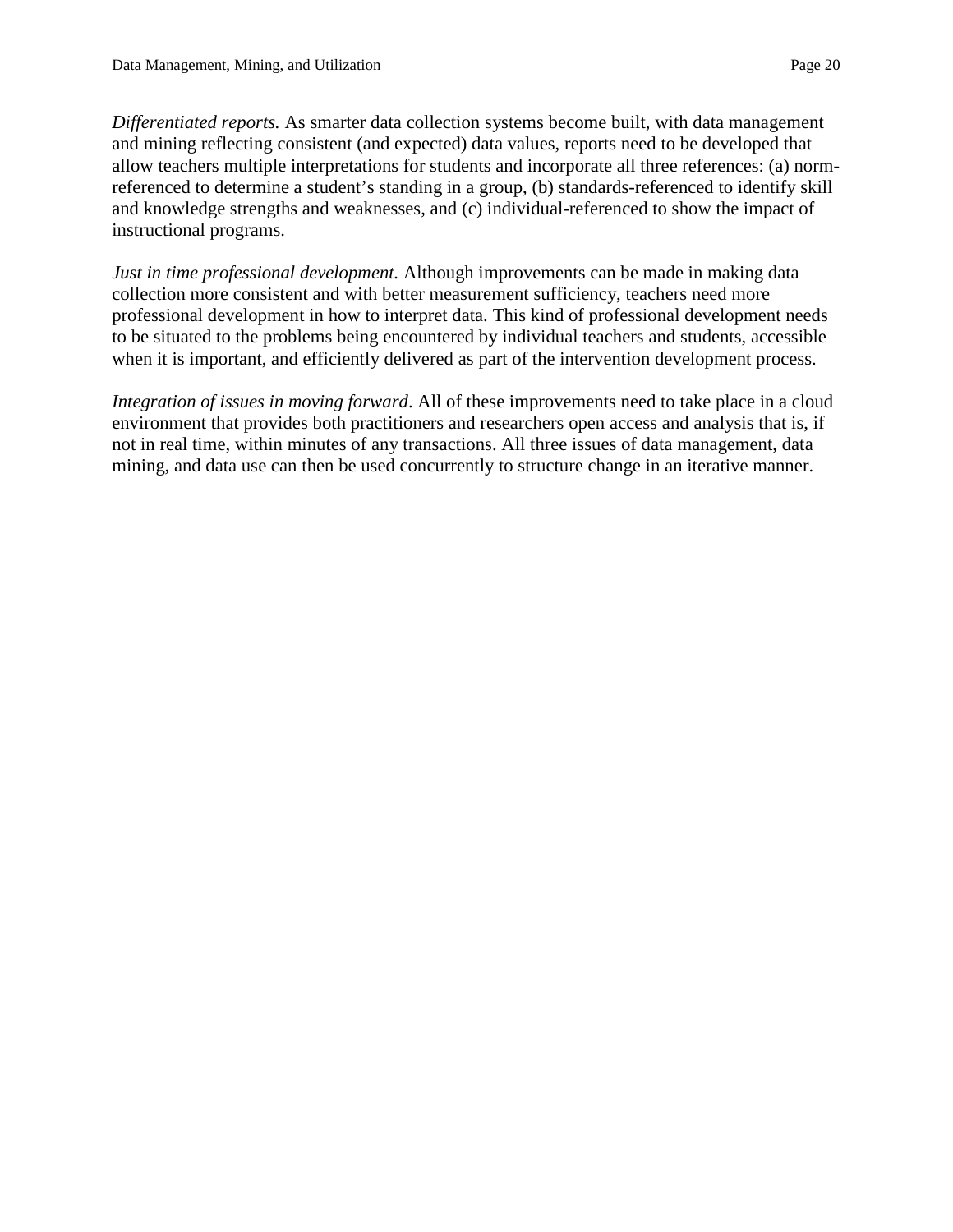# **References**

- <span id="page-20-16"></span>Alonzo, J. (2012, February). *Data-based Decision Making: Practice to Research* Paper presented at the Pacific Coast Research Conference, Coronado, CA.
- <span id="page-20-15"></span>Ardoin, S. P. (2004). The response in response to intervention: evaluating the utility of assessing maintenance of intervention effects. *Psychology in the Schools, 43,* , 713- 725. doi: 10.1002/pits.20181
- <span id="page-20-8"></span>Barnett, D., Elliott, N., Graden, J., Ihlo, T., Macmann, G., Nantais, M., & Prasse, D. (2006). Technical adequacy for response to intervention practices. *Assessment For Effective Intervention, 32*(1), 20-31.
- <span id="page-20-9"></span>Burns, M., Scholin, S., Kosciolek, S., & Livingston, J. (2010). Reliability of decision-making frameworks for response to intervention for reading. *Journal of Psychoeducational Assessment, 28*(2), 102-114.
- <span id="page-20-1"></span>Byrne, B. M. (2010). *Structural equation modeling with AMOS: Basic concepts, applicatoins, and programming (2nd edition)*. New York: Routledge.
- Christ, T. (2006). Short-term estimates of growth using curriculum-based measurement of oral reading fluency: Estimating standard error of the slope to construct confidence intervals. *School Psychology Review, 35*(1), 128-133.
- <span id="page-20-12"></span>Deno, S. L. (1985). Curriculum-based measurement: The emerging alternative. *Exceptional Children, 52*, 219-232.
- <span id="page-20-2"></span>Deno, S. L., Lembke, E., & Reschly, A. (2003). Curriculum-based measures: Development and perspectives. *Assessment for Effective Intervention, 28*(3 & 4), 3-12. doi: 10.1177/073724770302800302
- <span id="page-20-10"></span>Deno, S. L., Lembke, E., & Reschly, A. (n.d.). Progress monitoring: study group odule. . Minneapolis, MN: University of Minnesota: Department of Special Education, .
- <span id="page-20-5"></span>Deno, S. L., & Mirkin, P. K. (1977). *Data based program modification: A manual*. Minneapolis, MN: Leadership Training Institute for Special Education.
- <span id="page-20-3"></span>Fuchs, L., Deno, S., & Mirkin, P. (1982). Direct and frequent measurement and evaluation: Effects on instruction and estimates of student progress *Research Report*. Minneapolis, MN.
- <span id="page-20-13"></span>Fuchs, L., Fuchs, D., & Hamlett, C. (1989). Effects of alternative goal structures within curriculum-based measurement. *Exceptional Children, 55*(5), 429-438.
- <span id="page-20-6"></span>Gast, D. L. (2010). *Single-Subject Research Methodology in Behavioral Sciences*. New York, NY: Routledge.
- <span id="page-20-7"></span>Horner, R. H., Carr, E. G., Halle, J., McGee, G., Odom, S., & Wolery, M. (2005). The use of single-subject research to identify evidence-based practice in special education. *Exceptional Children, 71*, 165–179.
- <span id="page-20-4"></span>Jenkins, J., Deno, S., & Mirkin, P. (1979). Measuring pupil progress toward the least restrictive environment *Monograph*. Minneapolis, MN: Institute for Research on Learning Disabilities (IRLD)-University of Minnesota.
- <span id="page-20-14"></span>Jenkins, J., Graff, J. J., & Miglioretti, D. (2009). Estimating reading growth using intermittent CBM progress monitoring. *Exceptional Children, 75*(2), 151-163.
- <span id="page-20-11"></span>Jenkins, J., & Terjeson, K. (2011). Monitoring reading growth: Goal setting, measurement frequency, and methods of evaluation. *Learning Disabiities Research & Practice, 26*(1), 28-35.
- <span id="page-20-0"></span>Little, R., & Rubin, D. (1987). *Statistical analysis with missing data*. New York: John Wiley.